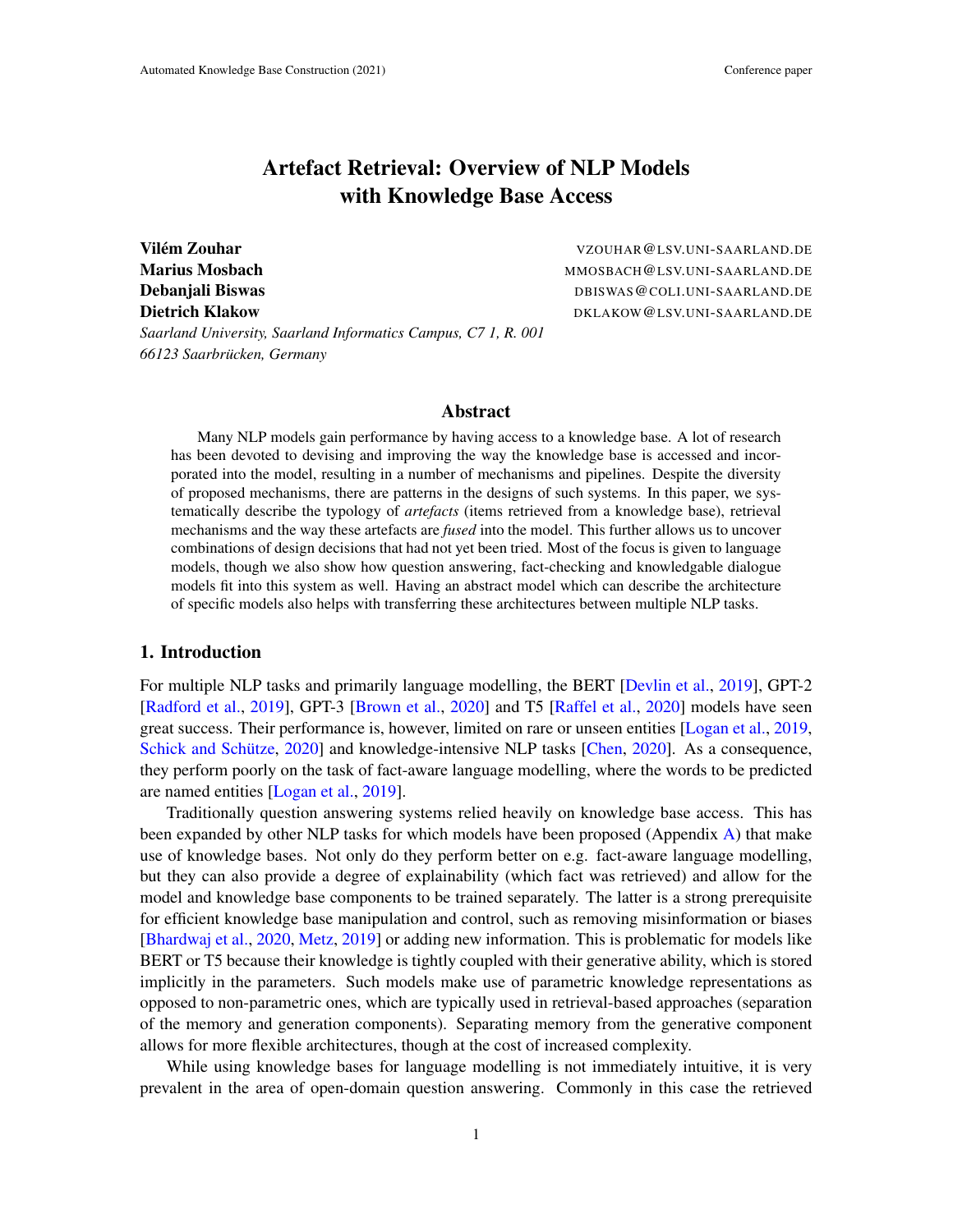knowledge (passed to a generative model) is useful for producing an answer to a question in natural language as the model is trained to condition its generation on the retrieved artefact. Having access to a knowledge base is mandatory for the task of extractive question answering where the output is a span from the available data. Pre-trained language models have also been shown to be able to perform question-answering in the form of being primed by the question [\[Liu et al.,](#page-14-2) [2019\]](#page-14-2). This demonstrates the amount of knowledge that is stored in their parameters, though these models are usually outperformed by models with explicit knowledge base access [\[Petroni et al.,](#page-15-3) [2020\]](#page-15-3). Models in the task of slot-filling and fact-checking also benefit from explicit memory access largely because of the same reasons.

Recently there has been an effort in the community to phrase any NLP task in a unified fashion as a sequence to sequence task (seq-2-seq). Examples of this are phrasing multiple tasks as question answering [\[McCann et al.,](#page-14-3) [2018\]](#page-14-3), the T5 model [\[Raffel et al.,](#page-15-1) [2020\]](#page-15-1), the focus on prompt priming [\[Le Scao and Rush,](#page-13-0) [2021,](#page-13-0) [Lin et al.,](#page-14-4) [2021\]](#page-14-4) and GPT3 and its few-shot learning approach for multiple tasks [\[Brown et al.,](#page-11-0) [2020\]](#page-11-0). There is also a separate line of research that aims to inject commonsense or factual knowledge into language models by training them on data derived from knowledge graphs. An example of this is injecting numerical reasoning skills [\[Geva et al.,](#page-12-1) [2020\]](#page-12-1) or commonsense knowledge [\[Bosselut et al.,](#page-11-3) [2019\]](#page-11-3). This is orthogonal to retrieval-based approaches (such as dialogue generation with commonsense knowledge base access by [Young et al.](#page-17-0) [\[2018\]](#page-17-0)) on which we focus in this paper.

Contribution. The goal of this paper is to provide a formalism for an abstract model which underlies many specific models for knowledge-intensive tasks with knowledge base access. Similarly to KILT [\[Petroni et al.,](#page-15-3) [2020\]](#page-15-3), we hope that this provides a foundation for future research into taskagnostic memory and model architectures. Lastly, this systematic approach to model description allows us to uncover (1) combinations of mechanisms tried only on one task, which could, however, also work on other NLP tasks and (2) combinations of mechanisms that had not yet been explored for any task.

Outline. In Section [3](#page-2-0) we introduce the abstract model underlying other systems together with the different components and the way they can be instantiated. The limitations of this schema and also future work with methods not yet explored are discussed in Section [4.](#page-8-0) We conclude in Section [5.](#page-10-0)

[A](#page-0-0)n important part is also Appendix  $A$  in which different models and approaches for language modelling, question answering, fact-checking and knowledgable dialogue are examined to show how disparate models fit into this schema.

### 2. Related Work

A comprehensive overview of earlier work on neural model-based information retrieval systems together with a general introduction has been done by [Mitra and Craswell](#page-14-5) [\[2017\]](#page-14-5). More recently models such as BERT have been utilized successfully for the task of retrieval itself [\[Nogueira et al.,](#page-15-4) [2019b,](#page-15-4) [Soleimani et al.,](#page-16-0) [2020\]](#page-16-0).

The aim of KILT [\[Petroni et al.,](#page-15-3) [2020\]](#page-15-3) is to provide a common knowledge base for a number of different NLP tasks (ranging from question answering to fact verification) and to stimulate research in task-agnostic memory architectures. Reformulating various NLP tasks to all use the same knowledge base format provides a stepping stone for the formalisms of artefact retrieval.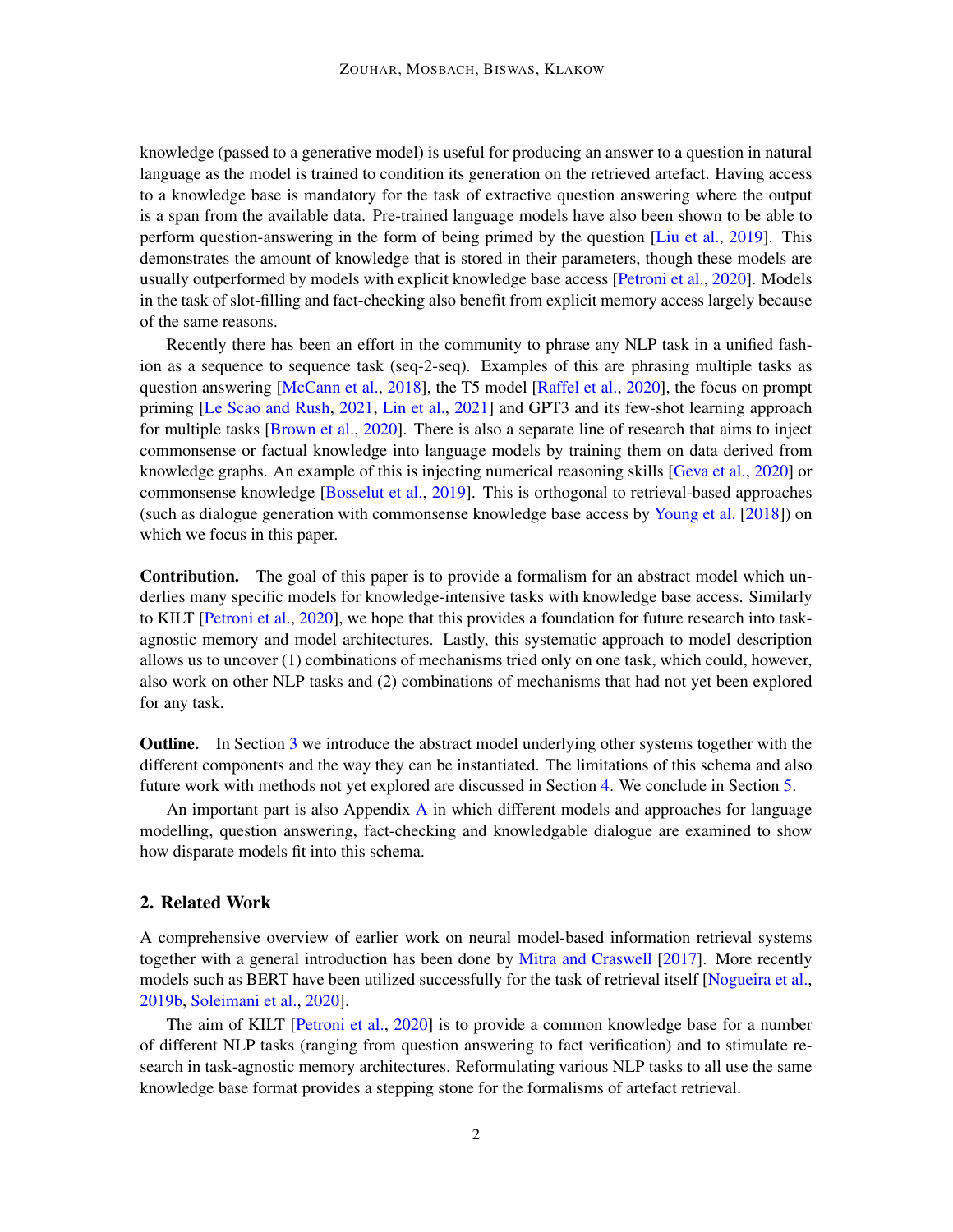

<span id="page-2-1"></span>Figure 1: General scheme of NLP models utilizing artefacts by retrieving them from a knowledge base and fusing them into the model in order to produce a better output. Dashed links are utilized only in knowledge base creation and usually not all at once.

Defining a task-agnostic abstract model is closely related to multi-task learning. The goal of this approach is to improve the performance by training the model on multiple tasks rather than on individual ones [\[Maillard et al.,](#page-14-6) [2021\]](#page-14-6). The hope is that representations and generalizations learned for one task will help on another one and vice versa. A strong requirement for this is that the instantiations for different tasks (in the multi-task setup) share significant portions of the model.

An edge-case of this is using a pre-trained BERT model and then fine-tuning it for the new task and/or possibly adding extra layers to match the input and output shapes. Even for BERT, however, it was shown several times [\[Petroni et al.,](#page-15-3) [2020,](#page-15-3) [Liu et al.,](#page-14-2) [2019,](#page-14-2) [Sun et al.,](#page-16-1) [2019a,](#page-16-1) [Kim et al.,](#page-13-1) [2019\]](#page-13-1) that training on multiple tasks improves the performance [\[Aghajanyan et al.,](#page-10-1) [2021\]](#page-10-1). This would not be possible without a common model shared among the tasks. Further related work is discussed in the respective sections when presenting individual NLP models and how they fit into this schema.

### <span id="page-2-0"></span>3. Artefact Retrieval

Systems utilizing knowledge bases usually contain up to four main components (excluding the knowledge base itself): encoder, retriever, aggregator and model. In other works, some of these parts are joined together, most commonly the encoder, the retriever and the aggregator. We separate them for clarity.

A *query* or an *input* is specific to the given task. For language modelling, it is the previous context, for question answering the question, for slot-filling usually the entity and the relation, and for fact-checking the fact to be verified. In the context of this work, a *knowledge base* is a collection of items, usually (but not necessarily) with a pre-built index that maps keys to values. Prototypically, it is a collection of *documents*, though it can also be a collection of gold training data input-output pairs or a knowledge graph. *Candidates* are values retrieved from the knowledge base, which may be later post-processed (e.g. reranking or averaging) by the aggregator to form an artefact. *key* is an object through which the retriever finds suitable artefacts. Commonly the key is a dense vector representation of the input, though it is not necessarily a vector and may be dependent also on an intermediate model computation. An *artefact* is an object which is (1) dependent on elements retrieved from the knowledge base (e.g. the concatenation of k retrieved documents) and (2) can be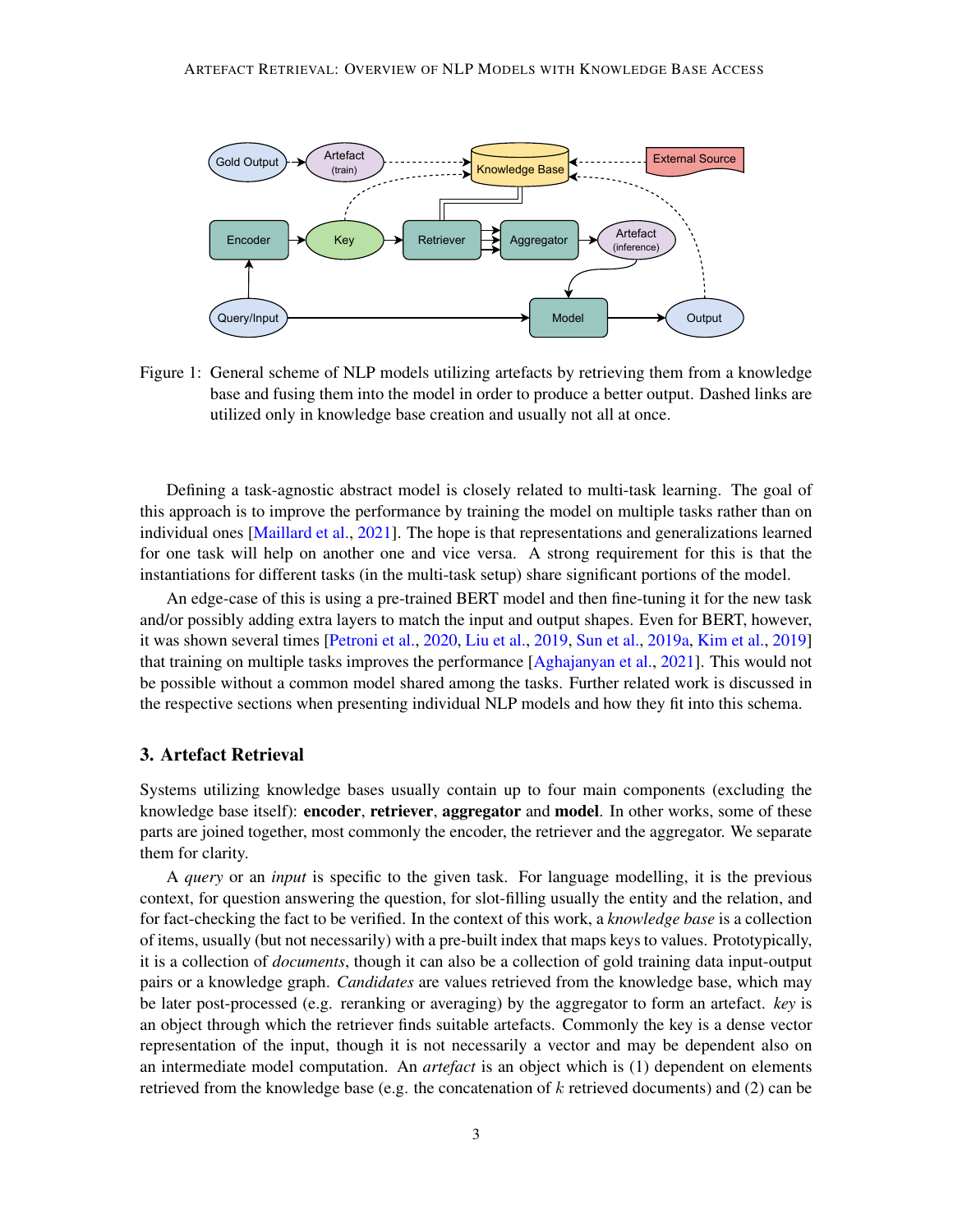used to improve the performance during training and inference. In the simplest example, it is the retrieved value itself, though it can also be multiple retrieved values or their combination.

On a simplified level, models with artefact retrieval usually work the following way, given a query/input q and knowledge base  $\mathcal{B}$ :

| [Key] $k$          | $=$ Encoder(q)           |
|--------------------|--------------------------|
| [Candidates] $C$   | $=$ Retriever $(B, k)$   |
| [Artefact] $\xi$   | $=$ Aggregator(C)        |
| [Output] $\hat{y}$ | $= \text{Model}(q, \xi)$ |

A diagram of this pipeline can be seen in Figure [1](#page-2-1) (ignore dashed connectors). Pipelines without knowledge base access would only make use of the bottom line (Query/Input  $\rightarrow$  Model  $\rightarrow$  Output). The aggregator is shown to only depend on the retriever output but in some scenarios may also take the key or the query itself as an input.

# 3.1 Artefact Typology

Most systems used in the literature differ in the encoder, retriever, and model design. We bring attention to four properties that characterize the differences between such systems.

- Fusion (early, late, other)
- Specificity (sample, task, class)
- KB source (train, external, dynamic)
- Key & value type (dense, sparse, other)

### <span id="page-3-0"></span>3.2 Fusion

Formally the model estimates  $p(y|x,\xi)$  where y is the ground-truth output, x is the query/input and  $\xi$  is a retrieved artefact. Fusion [Sun et al.](#page-16-2) [\[2018\]](#page-16-2) concerns with which point is the artefact made available to the model. It can be presented to the model at the same time as the query/input, e.g. by concatenating x and  $\xi$  (early fusion), just before the output is created by the model (late fusion), or somewhere in between. Formally, the model computation is a composition of functions  $f_1, \ldots, f_n$ . In the simplest example of feed-forward networks, these correspond to single layers and activation functions and on a higher level, they correspond to whole encoder/decoder blocks. The distinction as to what counts as early and late is not clear and for presentation purposes, we consider early fusion at the level of  $f_1$  and late fusion at the last stage,  $f_n$ . These functions themselves may, however, still be composed of multiple others. In early fusion, the artefact is the input together with the query to the first function  $f_1$ , while in **late fusion** the query is the single input to  $f_1$  and artefact is considered only for  $f_n$ .

| No fusion:           | $f_n \circ \ldots \circ f_2 \circ f_1(q)$                            |
|----------------------|----------------------------------------------------------------------|
| Early fusion:        | $f_n \circ \ldots \circ f_2 \circ f_1(q,\xi)$                        |
| Late fusion:         | $f_n(f_{n-1}\circ\ldots\circ f_1(q),\xi)$                            |
| Intermediate fusion: | $f_n \circ \ldots \circ f_k(f_{k-1} \circ \ldots \circ f_1(q), \xi)$ |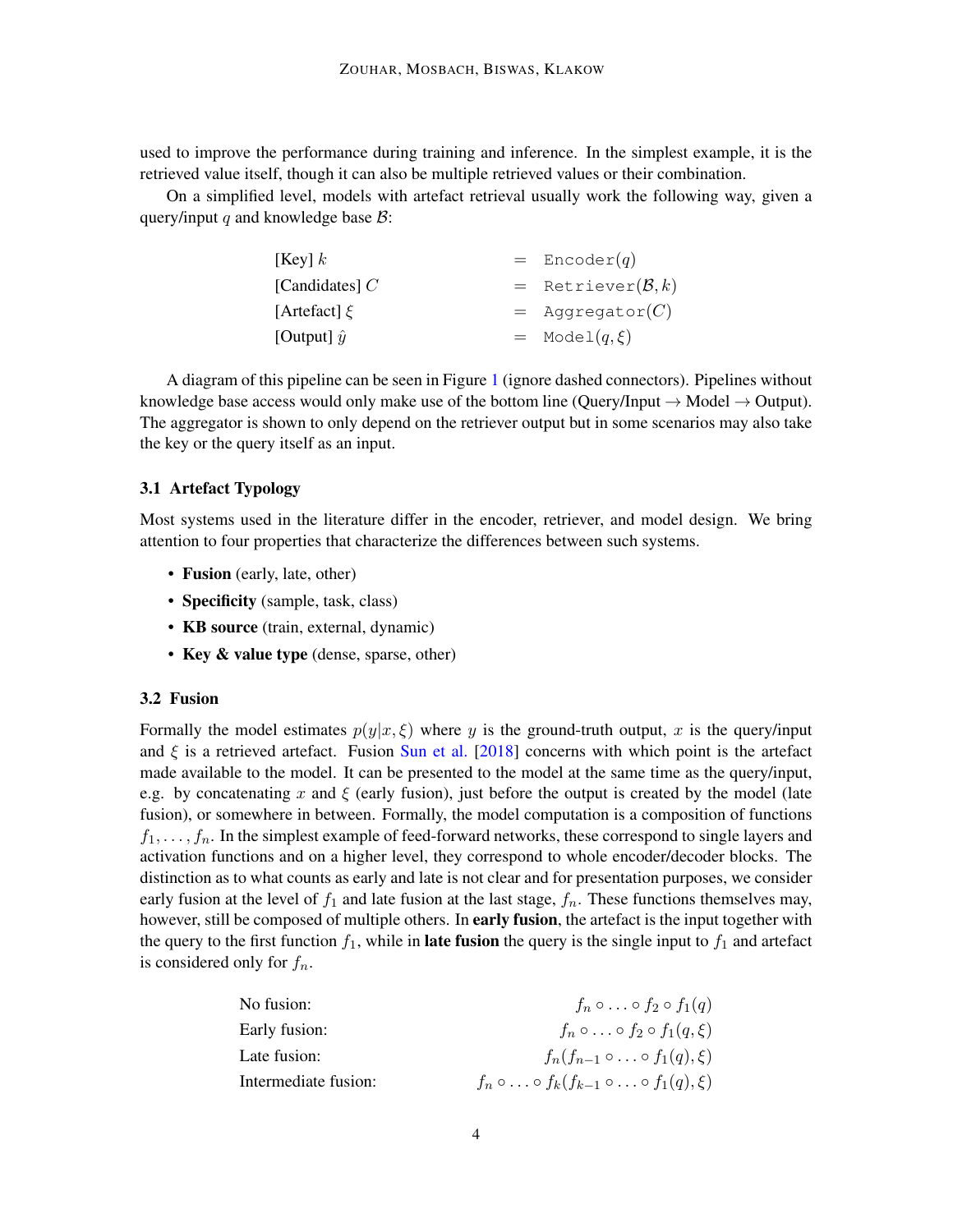Intuitively it makes more sense to prefer early fusion, to maximize the model's access to extra information [\[Izacard and Grave,](#page-12-2) [2020,](#page-12-2) [Karpukhin et al.,](#page-13-2) [2020\]](#page-13-2). However, this can also be a disadvantage, as the signal from the artefact can get lost during the long computation. In the case of an artefact which is the gold output of a similar query from the training data, later fusion makes more sense. This also allows for a degree of explainability. By examining the forward pass of the last function we could determine what the contribution of the artefact was to the produced output.

The decision of how late the fusion should be depends heavily on the artefact type. The application of every function in the chain of computation projects the input to some latent space. The final function  $f_n$  is special because it projects the output of previous functions to the space of possible outputs for the whole model. In this space, there is the prediction  $\hat{y}$  and also the true output y. The task performance metric is defined in this space. During inference, adding an artefact should ideally move the prediction in the output space closer to the correct output. Assuming  $c$  is the intermediate computation and there are two (overloaded) functions that produce a prediction:  $\hat{y}_x = f_n(c)$  and  $\hat{y}_{\xi} = f_n(c, \xi)$ . In circumstances in which adding the artefact helps,  $L(\hat{y}_{\xi}, y) < L(\hat{y}_x, y)$ , where L is a loss function such as cross-entropy. This is illustrated in the first row of Figure [2](#page-5-0) for  $n = 2$ .

Assume that we can create an inverse of the last projection and see where the correct output lies in the intermediate representation. There may be multiple such  $c_t : f_n(c_t) = y$  or none, if too much information was lost by the first projection  $f_1$ . Further, assume that there is always at least one such  $c_t$ . We may then define an intermediate loss  $L_i$  for each model computation by measuring the distance of the partial computations to the back-projection. Similarly to late fusion, we consider two overloaded functions that produce the intermediate representation  $c_x = f_1(q)$  and  $c_{\xi} = f_1(q,\xi)$ . Adding the artefact then ideally moves the intermediate representation closer to the back-projection and reduces the intermediate loss:  $L^i(c_\xi, c_t) < L^i(c_x, c_t).$ <sup>[1](#page-4-0)</sup>

This is illustrated in the second row of Figure [2,](#page-5-0) which depicts a model with only two computational steps:  $f_2 \circ f_1$ . Early fusion (second row) adds the artefact to  $f_1$ , while late fusion adds it in the next step. For simplicity in the figure, we consider the standard  $L^2$  distance loss between the points. In both cases, adding the artefact reduced the target loss. For early function, the intermediate loss was also reduced and the target loss was lower. This does not always happen and complex computations may still at some point project the intermediate computation to the same point regardless of whether an artefact was added earlier or not. It may also be the case that training with artefacts takes a longer time and the intermediate loss is higher but that the presence of the artefacts will make the model converge to a better optimum (lower generalization error).

Even though the invertibility of projections in this paper is only used as an illustration for the artefact fusion and an intermediate loss does not have to be defined in practice, invertible neural networks are an ongoing topic of research [\[Ardizzone et al.,](#page-10-2) [2018,](#page-10-2) [Behrmann et al.,](#page-11-4) [2021\]](#page-11-4). The combination of artefact retrieval and invertible neural networks has not yet been explored to our knowledge.

Fusion Mechanisms. There are common patterns with respect to artefact fusion. *Priming*, as used by many question-answering systems [\[Guu et al.,](#page-12-3) [2020,](#page-12-3) [Lewis et al.,](#page-13-3) [2020,](#page-13-3) [Karpukhin et al.,](#page-13-2) [2020\]](#page-13-2), is an example of an early fusion technique. In the simplest scenario, the retrieved paragraphs are prepended to the actual question and put together to the model as one input.

<span id="page-4-0"></span><sup>1.</sup> In case of multiple elements that map to  $y$ , we can define a loss that considers the minimum distance to any of them:  $L^{i'} = \min L^{i}(c, c_t)$ . If there is no such element in the projection space, then we may consider the elements that project close to the target  $C_t = \arg \min L(f_2(c), y)$ .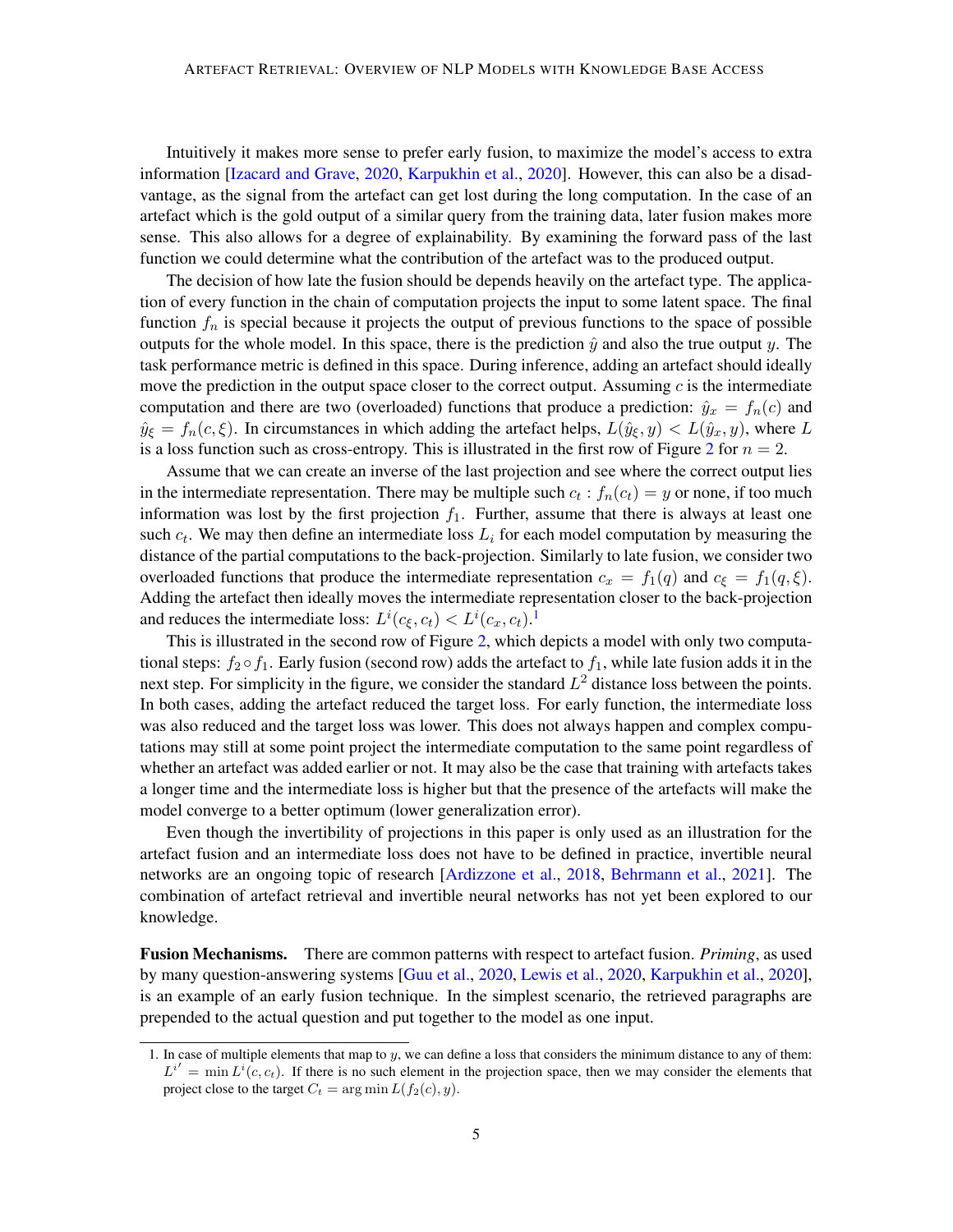

<span id="page-5-0"></span>Figure 2: Example of how late (top) and early (bottom) fusions affect the projections into intermediate spaces. The lengths of dashed lines correspond to the loss (longer is greater loss). Adding an artefact  $\xi$  to the computation decreases the loss in both early and late fusions.

An extension to this is *key-aware priming*, in which the keys of the retrieved values are also put to the model in an early fusion. The motivation for this in the context of question answering is that the keys may be encoded questions and the retrieved value is simply the answer. Then at inference time, the system can receive a specific question of which the *negation* is stored in the knowledge base. Knowing the answer to the negation of a question may be beneficial in answering the original question, though knowing the question to which the answer corresponds is vital. Keyaware priming can be also conceptualized as simply storing the key-value pairs as: (key, key+value) and then retrieving the second item of the tuple by the retriever which would also retrieve the key.

For multi-class predictors<sup>[2](#page-5-1)</sup> like language models it is possible to consider the training data as a knowledge base and when retrieving, suggest k nearest neighbours. This can be followed up by averaging the probabilities of the output classes based on the neighbour distance (performed by the aggregator). For this late fusion approach, *output gating*, the last function  $f_n$  can either be a simple convex combination  $\hat{y} = \lambda \cdot c + (1 - \lambda) \cdot \xi$  or a slightly more complex gating mechanism, which computes  $\lambda$  dynamically based on the current input [\[Khandelwal et al.,](#page-13-4) [2019,](#page-13-4) [Yogatama et al.,](#page-17-1) [2021\]](#page-17-1). Both are discussed in detail in Appendix [A.1.](#page-18-0)

Filtration/masking can be seen as very late fusion. For slot-filling or fact-aware language mod-elling, the retriever may provide relevant documents out of which a term incidence vector<sup>[3](#page-5-2)</sup> is constructed. The output of the model is then masked and normalized to prevent outputs unrelated to the query  $(\hat{y} = \frac{c \odot \xi}{\log \xi})$  $\frac{c \cup \xi}{|c \cap \xi|}$ ). An example of this is to constrain beam-search decoding to valid names only as done in the recently proposed GENRE model for entity retrieval tasks [\[De Cao et al.,](#page-12-4) [2020\]](#page-12-4).

<span id="page-5-1"></span><sup>2.</sup> Single-token predictors can be treated as multi-class predictors with the classes being the vocabulary.

<span id="page-5-2"></span><sup>3.</sup> A vector v of the length of the vocabulary filled with ones and zeroes. Then  $v_i = 1$  if the *i*-th term occurred in the retrieved documents, otherwise zero.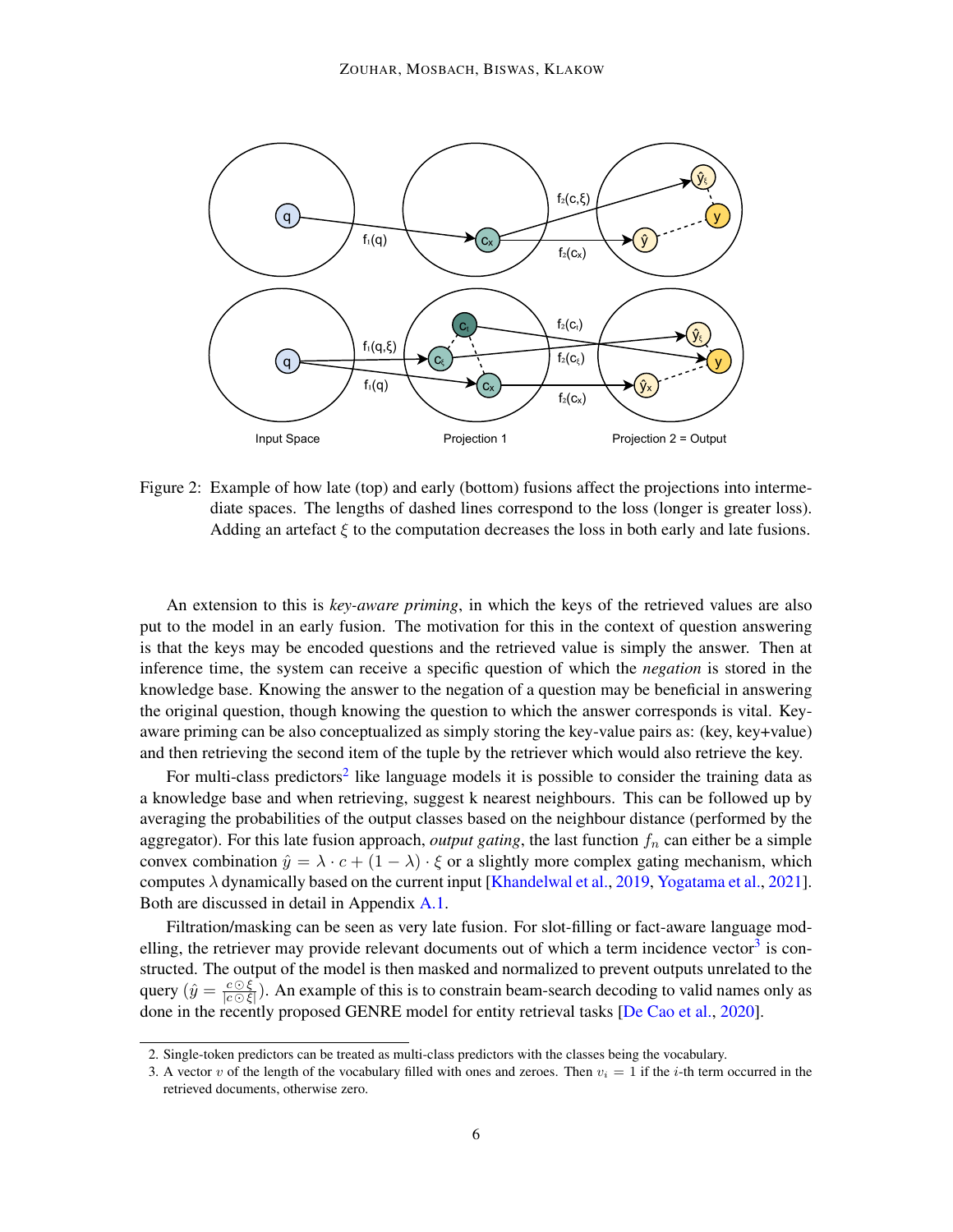# 3.3 Specificity

The property of specificity is not directly bound to the pipeline of models using artefact retrieval. In a wider sense of an artefact being something that improves inference-time performance, the retriever can produce artefacts that help the model, though which are not necessarily dependent on a knowledge base. In this specific case, the retriever can simply ignore the conditioning on the knowledge base and can be directly fused together with the encoder. In the usual scenario, the encoder makes decisions based on the current query. It may, however, ignore significant parts of the query or be conditioned on a specific task and not take the query into consideration at all.

For the task of open-domain question-answering, retrieving documents based on their embed-ding's inner product similarity to the query embedding [\[Karpukhin et al.,](#page-13-2) [2020\]](#page-13-2) is an example of the sample-specific property. Presumably significant portions of the query are considered when producing the key for the retriever and different queries produce different artefacts (sets of documents).

Pre-trained language models, such as BERT or GPT-3, are either fine-tuned on a new task or are primed on prompts either crafted by humans [\[Haley,](#page-12-5) [2020,](#page-12-5) [Misra et al.,](#page-14-7) [2020,](#page-14-7) [Petroni et al.,](#page-15-5) [2019\]](#page-15-5) or found automatically [\[Shin et al.,](#page-16-3) [2020,](#page-16-3) [Jiang et al.,](#page-13-5) [2020\]](#page-13-5). These prompts (also called stimuli, constraints, or demonstrations) are then dependent only on the specific task at hand and nothing else. As an example, [Radford et al.](#page-15-0) [\[2019\]](#page-15-0) affix the prompt  $TL$ ; DR after a passage to induce summarization behaviour. Crafting task-specific artefact, specifically prompts, is known as *prompt programming* or *prompt engineering* [\[Reynolds and McDonell,](#page-15-6) [2021\]](#page-15-6) and allows the models to perform a wide variety of NLP tasks.

The prompts may be in a structured form with only some parts of it being considered by the encoder. In the case of fact retrieval [\[Shin et al.,](#page-16-3) [2020\]](#page-16-3), the input is in the form of (subject, relation). It is then possible to have different prompts based only on the relation (class). Different conditioning which results in distinct encoder specificities are summarized in the following equations:

| Query/input $q = \{q_1, q_2, \ldots q_n\}$ |                                 |
|--------------------------------------------|---------------------------------|
| Sample-specific:                           | Encoder(q, task)                |
| Task-specific:                             | Encoder(task)                   |
| Class-specific:                            | Encoder( $q' \subset q$ , task) |

#### <span id="page-6-0"></span>3.4 Knowledge Base Source

The way the knowledge base is created is tightly coupled with its fusion purpose. There are, however, three common underlying patterns that describe the possible creation schemes. In the general architecture overview of pipelines with artefact retrieval in Figure [1,](#page-2-1) they are depicted with dashed lines. The most common example is in the task of open-domain question-answering, where the knowledge base, a collection of documents, is a vital component to produce the answer. A collection of documents or knowledge graph structures are examples of knowledge bases populated externally.

A specific contrast to this is having access to the training data during inference. Here, the knowledge base is created as:

 $\mathcal{B} = \{ ( \text{Encoder}_{query}(q), y) | (q, y) \in D_{train} \}$ 

At inference time, the model can then refer back to examples it has already seen with the retriever providing e.g. a weighted combination of nearest neighbours [\[Khandelwal et al.,](#page-13-4) [2019\]](#page-13-4) or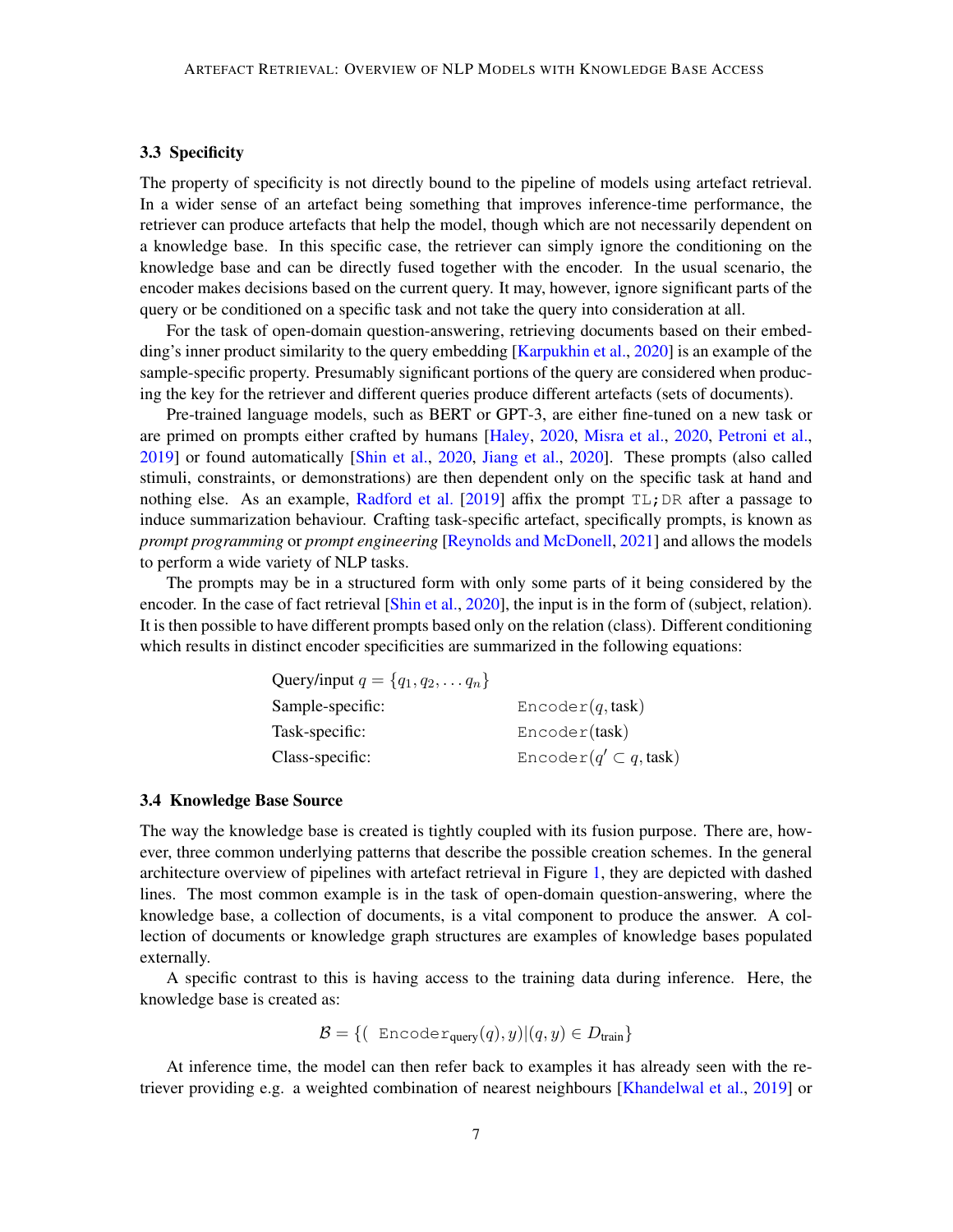any other aggregation of found samples. This memorization based approach is usually used with late fusion because, at the end of the computation, the model has access to its proposed output and also to the gold outputs of similar queries. These can be then combined together using e.g. gating.

Finally, the knowledge base can also be created dynamically during inference, such as by keeping a track of already predicted words in language modelling. This knowledge base creation is depicted by the dashed line from *Output* to *Knowledge Base* in Figure [1.](#page-2-1) This usage of knowledge base lies, however, slightly out of the traditional meaning and understanding of the term.

# 3.5 Key & Value Type

Commonly the knowledge base is either (1) a collection of candidates (e.g. documents, paragraphs or gold outputs from the training dataset), in which case they are retrieved by similarity to the query or (2) a more structured source of information, such as a knowledge graph.

Vector Space Model. Traditionally, question-answering and other NLP systems would use a vector space model for the values (documents) and queries. Such representations usually describe the algorithm for computing the vector representations for both the document and the query. These include standard statistical methods such as TF-IDF [\[Salton and McGill,](#page-15-7) [1986\]](#page-15-7) or BM25 [\[Robertson](#page-15-8) [et al.,](#page-15-8) [1995\]](#page-15-8). Their disadvantage is that the resulting vectors have the dimension the same as the number of words in the vocabulary. A contrast to this is dense vector representation. LSA [\[Dumais,](#page-12-6) [2004\]](#page-12-6) is one of the oldest of such methods, but it also includes learned embedding methods based on word2vec [\[Mikolov et al.,](#page-14-8) [2013\]](#page-14-8), doc2vec [\[Le and Mikolov,](#page-13-6) [2014\]](#page-13-6), docT5query [\[Nogueira et al.,](#page-15-9) [2019a\]](#page-15-9), CLSM [\[Shen et al.,](#page-16-4) [2014\]](#page-16-4) or BERT [\[Devlin et al.,](#page-12-0) [2019\]](#page-12-0). The latter allows for the use of the gradient signal of the latent variable (documents) to fine-tune the index, as done asynchronously by [Guu et al.](#page-12-3) [\[2020\]](#page-12-3).

Splitting the retrieval mechanism into an Encoder and Retriever is not strictly necessary and only follows a common pattern found in many systems. This is usually done for training and speed purposes because e.g. recomputing embeddings for all documents bears too high of a cost for just single retrieval. In the vector space model, an index (keys for the documents) would be built usually in the pre-processing phase and the knowledge base would constitute a mapping from this index to the documents. Then a vector similarity, usually the cosine similarity, is used which results in the following pipeline:

$$
\mathcal{B} = \{ (\text{Encoder}_{doc}(d), d) | d \in C \}
$$
\n
$$
k = \text{Encoder}_{query}(q)
$$
\n
$$
\xi = \text{Retrieve}(B, k) = \arg \max_{(v, d) \in B} \sin(k, v)
$$

Usually, instead of retrieving just the arg max, the top-k scoring documents are returned. When using cosine similarity with normalized vectors, we may substitute the similarity by the inner product  $k \odot v$ , which can be approximated efficiently by Maximum Inner Product Search (Approximate Nearest Neighbour Search) algorithms in sublinear query time [\[Johnson et al.,](#page-13-7) [2019,](#page-13-7) [Guo et al.,](#page-12-7) [2020,](#page-12-7) [Yang et al.,](#page-17-2) [2021\]](#page-17-2). Instead of documents, which are replaced by paragraphs or spans of texts, depending on the specific work. It is also possible to store query representation from the training data, as described in Section [3.4.](#page-6-0) The setup is then similar as for document retrieval, with the exception that instead of documents, the retrieved values are gold outputs from the training dataset. The inner product search remains the same.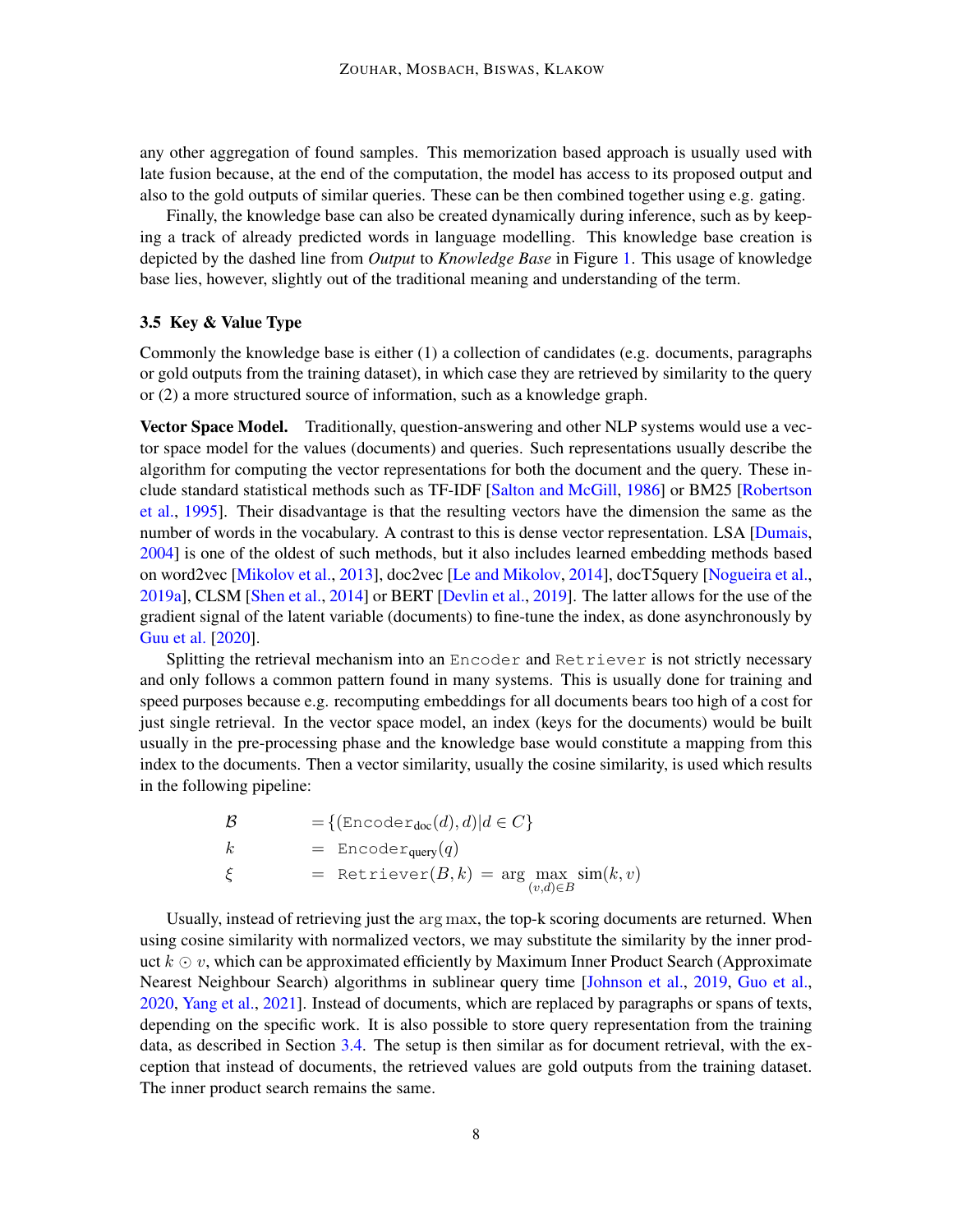Knowledge Graphs. A vastly different approach has to be chosen when the knowledge base is more structured, such as a knowledge graph. In this case, the knowledge base is usually a directed labelled graph: a set of triples (parent, relation, entity). The parent and the entity are elements of a fixed set of entities and the relation is an element of a fixed set of possible relations (usually orders of magnitudes smaller than the set of entities).

Question-answering over knowledge graphs is a specific, vastly explored [\[Bao et al.,](#page-11-5) [2016,](#page-11-5) [Lukovnikov et al.,](#page-14-9) [2017\]](#page-14-9) subfield of non-extractive open-domain question answering. Popular knowledge graphs, based on Wikipedia, include DBpedia [\[Auer et al.,](#page-10-3) [2007\]](#page-10-3), Wikidata [Vrandečić and Krötzsch,  $2014$ ] and YAGO [\[Rebele et al.,](#page-15-10)  $2016$ ]. A comparison of them has been composed by [Ringler and Paulheim](#page-15-11) [\[2017\]](#page-15-11). Specific datasets for testing question answering over knowledge graphs are WebQuestions [\[Berant et al.,](#page-11-6) [2013\]](#page-11-6) and SimpleQuestions [\[Bordes et al.,](#page-11-7) [2015\]](#page-11-7). Knowledge graphs are, however, also used for fact-aware language modelling [\[Logan et al.,](#page-14-0) [2019\]](#page-14-0) or fact-checking [\[Ciampaglia et al.,](#page-11-8) [2015,](#page-11-8) [Tchechmedjiev et al.,](#page-16-6) [2019\]](#page-16-6). Simple slot-filling without any reasoning (either multi-source facts or resolving aliases) would be a trivial task. It is then used in the opposite direction, for automatically creating knowledge graphs [\[Yu et al.,](#page-17-3) [2014\]](#page-17-3). These knowledge bases found their use even in more distant tasks, such as Word Sense Disambiguation [\[Bevilacqua](#page-11-9) [and Navigli,](#page-11-9) [2020\]](#page-11-9). Knowledge graph retrieval is then reduced to finding variables given constraints (a subgraph with free variables that needs to be matched over the knowledge base).

The query construction (which entity and relation should be selected) is handled by the  $Encoder$ and is commonly limited to a single restriction (single triplet). The Retriever is built on top of a database, which stores the knowledge graph. This is vastly faster than MIPS and computing the index in vector space models, but at the cost of a more complicated encoder and constraints to the type of knowledge stored.

# <span id="page-8-0"></span>4. Discussion

Descriptions of specific systems and approaches for language modelling, knowledge graph language modelling, question answering, fact-checking and knowledgable dialogue in the paradigm of artefact retrieval can be found in Appendix [A.](#page-0-0) Summary characteristics of the different models are shown in Table [1.](#page-9-0)

#### 4.1 Limitations

Even though the abstract model presented in this paper is versatile in the description of various models, it may be lacking in subtle ways to describe more complex systems. This complexity may be included in one of the components in order to make it fit, though this obscures clear understanding and comparison across models. An example of this is the implicit aggregation in the form of re-ranking as the final step of the DPR question answering system [\[Karpukhin et al.,](#page-13-2) [2020\]](#page-13-2). We include it in the core model component, though a better understanding of this model would be achieved by adding an additional aggregator element to the abstract model. This would, however, conflict with most other systems which would not make use of this and for full description, this part of the pipeline would have to be set to simply identity or NOP. This has happened with other models, as documented in Table [1.](#page-9-0)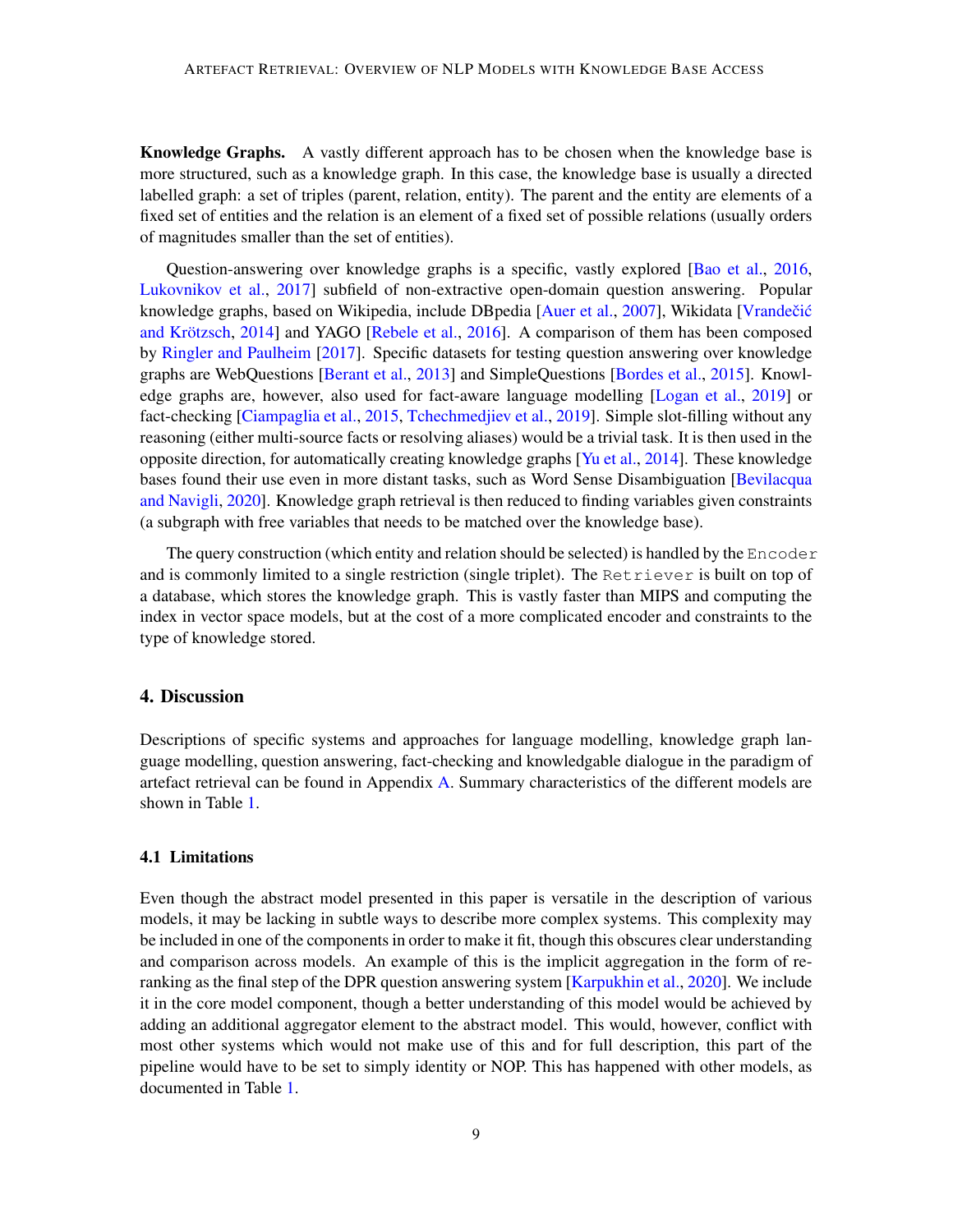| Model                                               | Fusion                                    | <b>KB</b> Source       | Keys                                | Values             | Aggregation              |
|-----------------------------------------------------|-------------------------------------------|------------------------|-------------------------------------|--------------------|--------------------------|
| k-NN LM<br>[Khandelwal et al., 2019] Static convex  | Very late<br>combination                  | Train-time             | Prefix embd.,<br>$L^2$              | Target<br>word     | Softmax                  |
| Continuous Cache LM<br>[Grave et al., 2016]         | Very late<br>Static convex<br>combination | Dynamic                | Prefix embd.,<br>inner product      | Target<br>word     | Softmax                  |
| Dynamic Gating LM<br>[Yogatama et al., 2021]        | Late<br>Dyn. convex<br>combination        | Train-time             | Prefix encoding,<br>inner product   | Target<br>word     | Softmax<br>sum           |
| Knowledge Graph LM<br>[Logan et al., 2019]          | Intermediate<br>Constraints               | External               | Entity+relation<br>Discrete struct. | Matching<br>entity | None                     |
| Dense Passage Retrieval<br>[Karpukhin et al., 2020] | Early<br>Input                            | External               | Passage embd.,<br>inner product     | Passages           | None                     |
| Nearest Neighbour QA<br>[Lewis et al., 2021]        | No model                                  | Train-time             | Passage embd.,<br>inner product     | Answers            | None                     |
| <b>CBR-KBOA</b><br>[Das et al., 2021]               | Query<br>creation                         | Train-time<br>External | Query embd.,<br>inner product       | Logical<br>forms   | New query                |
| PullNet<br>[Sun et al., 2019b]                      | Subgraph<br>creation                      | Multiple<br>External   | Entities                            | Docs and<br>Facts  | Iterative<br>join        |
| Universal Schema QA<br>[Das et al., 2017]           | Intermediate<br>Retrieval                 | Multiple<br>External   | Query embd.<br>Attention            | Facts              | Iterative<br>projection  |
| <b>FAKTA</b><br>[Nadeem et al., 2019]               | Early<br>Input                            | External<br>Online     | Condensed<br>query                  | Docs               | Re-ranking,<br>Filtering |
| Wizards of Wikipedia<br>[Dinan et al., $2018$ ]     | Intermediate<br>Addition                  | External               | Context+topic,<br>inverted index    | Passages           | Attention<br>(topic)     |

<span id="page-9-0"></span>Table 1: Categorization of described NLP systems in terms of the artefact retrieval typology. *Fusion* describe both where it occurs and what mechanism it employs, *Keys* describes not only the key type but also the retrieval mechanism (e.g. metric).

# 4.2 Future work

An immediate observation from Table [1](#page-9-0) is that models for knowledge-intensive tasks, e.g. question answering, do not tend to utilize late fusion nor training-time knowledge base sources yet. In the opposite directions, experiments could be made with early fusion for language models. They could also make greater use of knowledge bases with external sources.

Invertible neural networks should be studied in the context of artefact retrieval to determine the exact properties of different fusion mechanisms (e.g. quantifying the discussion in Section [3.2\)](#page-3-0).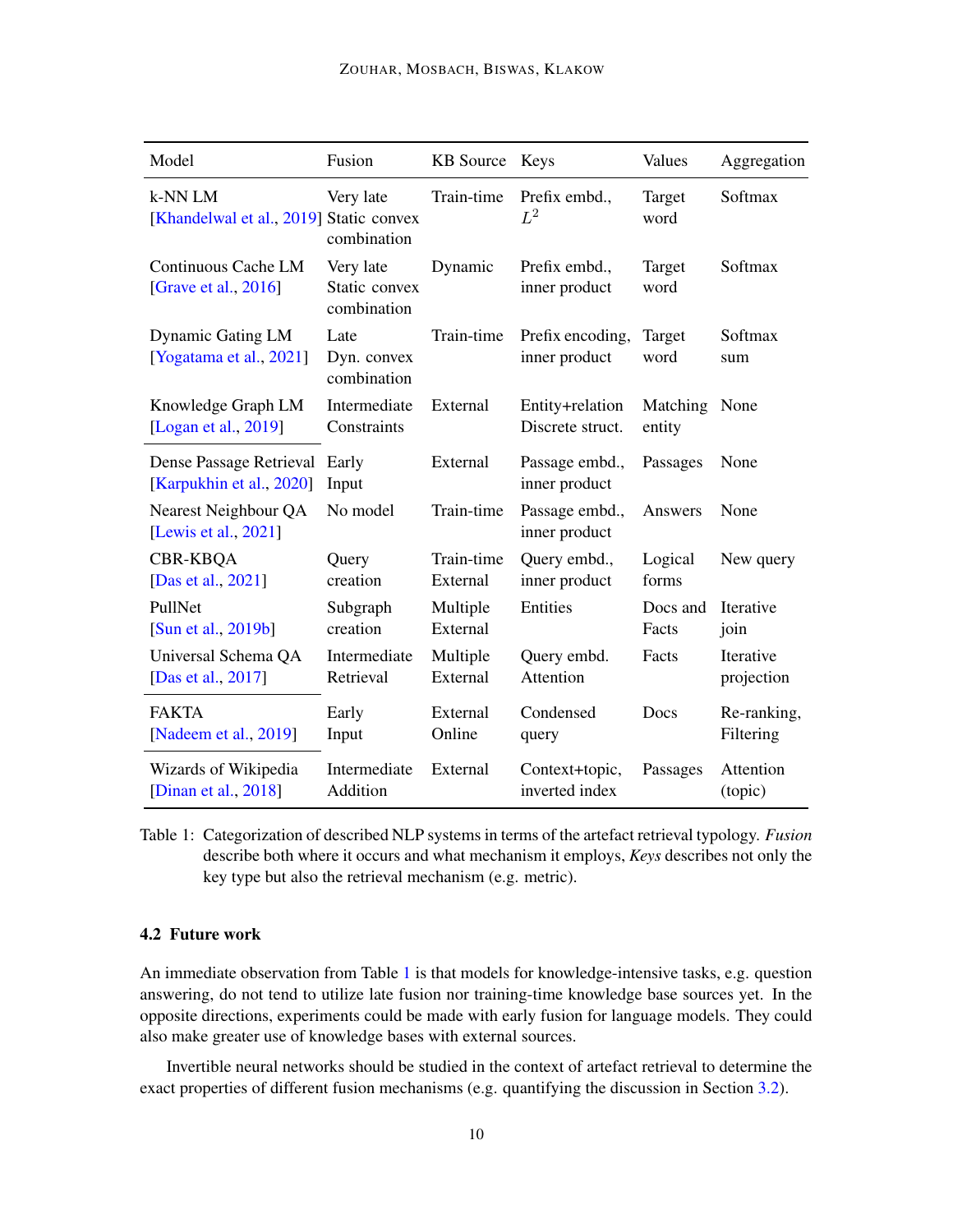Finally, the area of using multiple separate artefact retrieval pipelines is currently unexplored. This would mean utilizing either (1) multiple knowledge bases with retrieval systems based on the same principle, e.g. dense vector representations or (2) a vastly different knowledge bases with separate retrieval systems, e.g. one with dense vector representation and the other with a knowledge graph.

# <span id="page-10-0"></span>5. Summary

In this paper, we presented an abstract model which can describe various systems for NLP tasks utilizing knowledge bases. The pipeline consists of multiple components: encoder, retriever, aggregator and the core model, typically a generative model, itself. The abstract model description leads to several key characteristics: fusion, specificity, knowledge base source and key & value type which share important properties across approaches to model design.

In the Appendix, we showed how several increasingly complex language modelling models proposed in recent years can be described in this paradigm. This is followed by model descriptions in the context of question answering, fact-checking and knowledgeable dialogue.

# Acknowledgments

This work was funded by the Deutsche Forschungsgemeinschaft (DFG, German Research Foundation) – Project-ID 232722074 – SFB 1102.

# References

- <span id="page-10-6"></span>Agnar Aamodt and Enric Plaza. Case-based reasoning: Foundational issues, methodological variations, and system approaches. *AI communications*, 7(1):39–59, 1994.
- <span id="page-10-1"></span>Armen Aghajanyan, Anchit Gupta, Akshat Shrivastava, Xilun Chen, Luke Zettlemoyer, and Sonal Gupta. Muppet: Massive multi-task representations with pre-finetuning. *arXiv preprint arXiv:2101.11038*, 2021.
- <span id="page-10-2"></span>Lynton Ardizzone, Jakob Kruse, Sebastian Wirkert, Daniel Rahner, Eric W Pellegrini, Ralf S Klessen, Lena Maier-Hein, Carsten Rother, and Ullrich Köthe. Analyzing inverse problems with invertible neural networks. *arXiv preprint arXiv:1808.04730*, 2018.
- <span id="page-10-3"></span>Sören Auer, Christian Bizer, Georgi Kobilarov, Jens Lehmann, Richard Cyganiak, and Zachary Ives. Dbpedia: A nucleus for a web of open data. In *The semantic web*, pages 722–735. Springer, 2007.
- <span id="page-10-5"></span>Alexei Baevski and Michael Auli. Adaptive input representations for neural language modeling. *arXiv preprint arXiv:1809.10853*, 2018.
- <span id="page-10-4"></span>Lalit R Bahl, Frederick Jelinek, and Robert L Mercer. A maximum likelihood approach to continuous speech recognition. *IEEE transactions on pattern analysis and machine intelligence*, (2): 179–190, 1983.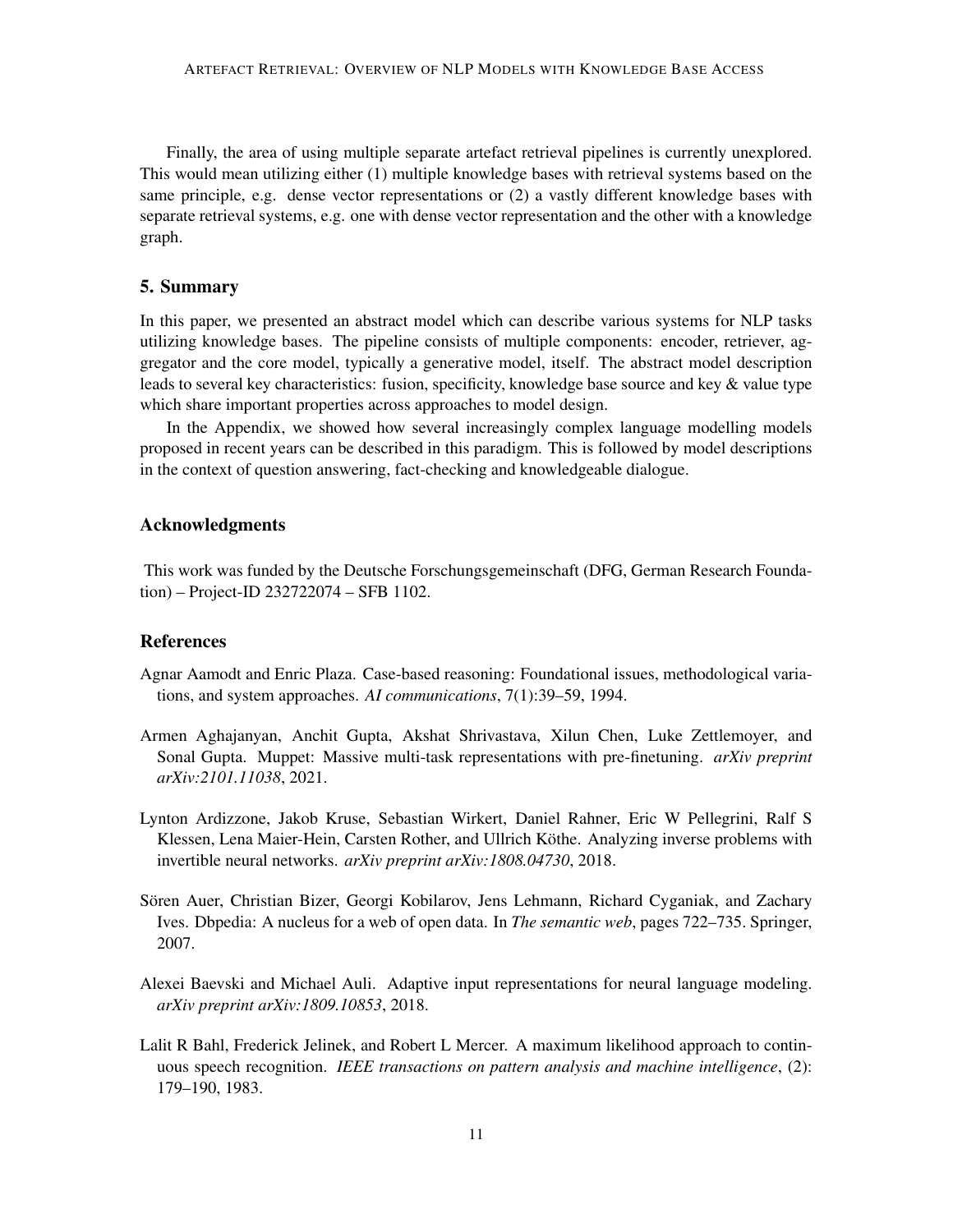- <span id="page-11-5"></span>Junwei Bao, Nan Duan, Zhao Yan, Ming Zhou, and Tiejun Zhao. Constraint-based question answering with knowledge graph. In *Proceedings of COLING 2016, the 26th International Conference on Computational Linguistics: Technical Papers*, pages 2503–2514, 2016.
- <span id="page-11-4"></span>Jens Behrmann, Paul Vicol, Kuan-Chieh Wang, Roger Grosse, and Jorn-Henrik Jacobsen. Un- ¨ derstanding and mitigating exploding inverses in invertible neural networks. In *International Conference on Artificial Intelligence and Statistics*, pages 1792–1800. PMLR, 2021.
- <span id="page-11-6"></span>Jonathan Berant, Andrew Chou, Roy Frostig, and Percy Liang. Semantic parsing on freebase from question-answer pairs. In *Proceedings of the 2013 conference on empirical methods in natural language processing*, pages 1533–1544, 2013.
- <span id="page-11-9"></span>Michele Bevilacqua and Roberto Navigli. Breaking through the 80% glass ceiling: Raising the state of the art in word sense disambiguation by incorporating knowledge graph information. In *Proceedings of the 58th Annual Meeting of the Association for Computational Linguistics*, pages 2854–2864, 2020.

<span id="page-11-2"></span>Rishabh Bhardwaj, Navonil Majumder, and Soujanya Poria. Investigating gender bias in bert, 2020.

- <span id="page-11-10"></span>Antoine Bordes, Nicolas Usunier, Alberto Garcia-Duran, Jason Weston, and Oksana Yakhnenko. Translating embeddings for modeling multi-relational data. *Advances in neural information processing systems*, 26, 2013.
- <span id="page-11-7"></span>Antoine Bordes, Nicolas Usunier, Sumit Chopra, and Jason Weston. Large-scale simple question answering with memory networks. *arXiv preprint arXiv:1506.02075*, 2015.
- <span id="page-11-3"></span>Antoine Bosselut, Hannah Rashkin, Maarten Sap, Chaitanya Malaviya, Asli Celikyilmaz, and Yejin Choi. Comet: Commonsense transformers for automatic knowledge graph construction. In *Proceedings of the 57th Annual Meeting of the Association for Computational Linguistics*, pages 4762–4779, 2019.
- <span id="page-11-0"></span>Tom B. Brown, Benjamin Mann, Nick Ryder, Melanie Subbiah, Jared Kaplan, Prafulla Dhariwal, Arvind Neelakantan, Pranav Shyam, Girish Sastry, Amanda Askell, Sandhini Agarwal, Ariel Herbert-Voss, Gretchen Krueger, Tom Henighan, Rewon Child, Aditya Ramesh, Daniel M. Ziegler, Jeffrey Wu, Clemens Winter, Christopher Hesse, Mark Chen, Eric Sigler, Mateusz Litwin, Scott Gray, Benjamin Chess, Jack Clark, Christopher Berner, Sam McCandlish, Alec Radford, Ilya Sutskever, and Dario Amodei. Language models are few-shot learners. 2020.
- <span id="page-11-1"></span>Charles L Chen. *Neural Network Models for Tasks in Open-Domain and Closed-Domain Question Answering*. Ohio University, 2020.
- <span id="page-11-11"></span>Danqi Chen, Adam Fisch, Jason Weston, and Antoine Bordes. Reading wikipedia to answer opendomain questions. In *Proceedings of the 55th Annual Meeting of the Association for Computational Linguistics (Volume 1: Long Papers)*, pages 1870–1879, 2017.
- <span id="page-11-8"></span>Giovanni Luca Ciampaglia, Prashant Shiralkar, Luis M Rocha, Johan Bollen, Filippo Menczer, and Alessandro Flammini. Computational fact checking from knowledge networks. *PloS one*, 10(6): e0128193, 2015.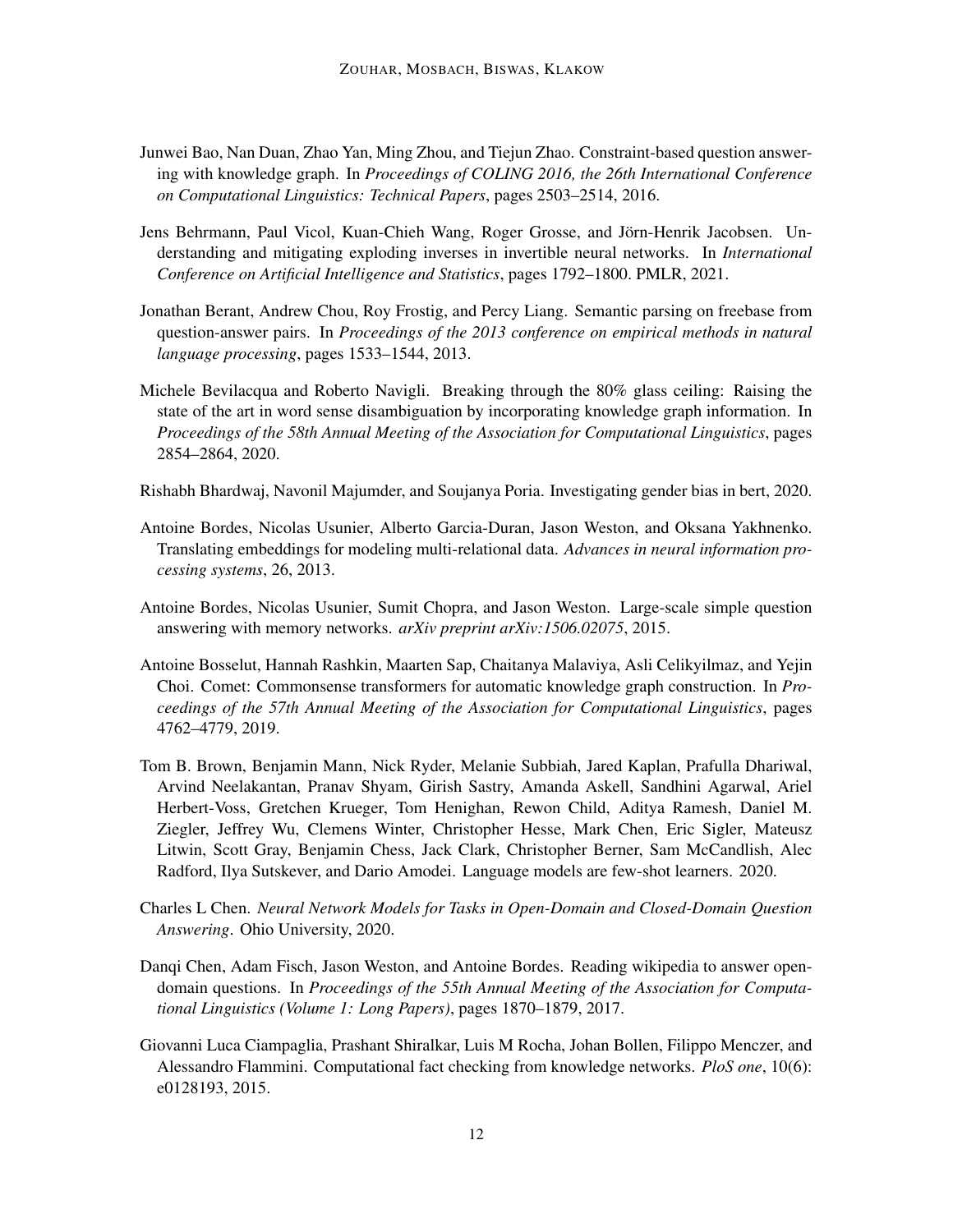- <span id="page-12-10"></span>Rajarshi Das, Manzil Zaheer, Siva Reddy, and Andrew McCallum. Question answering on knowledge bases and text using universal schema and memory networks. *arXiv preprint arXiv:1704.08384*, 2017.
- <span id="page-12-9"></span>Rajarshi Das, Manzil Zaheer, Dung Thai, Ameya Godbole, Ethan Perez, Jay-Yoon Lee, Lizhen Tan, Lazaros Polymenakos, and Andrew McCallum. Case-based reasoning for natural language queries over knowledge bases. *arXiv preprint arXiv:2104.08762*, 2021.
- <span id="page-12-4"></span>Nicola De Cao, Gautier Izacard, Sebastian Riedel, and Fabio Petroni. Autoregressive entity retrieval. *arXiv preprint arXiv:2010.00904*, 2020.
- <span id="page-12-0"></span>Jacob Devlin, Ming-Wei Chang, Kenton Lee, and Kristina Toutanova. Bert: Pre-training of deep bidirectional transformers for language understanding, 2019.
- <span id="page-12-11"></span>Emily Dinan, Stephen Roller, Kurt Shuster, Angela Fan, Michael Auli, and Jason Weston. Wizard of wikipedia: Knowledge-powered conversational agents. *arXiv preprint arXiv:1811.01241*, 2018.
- <span id="page-12-14"></span>Jesse Dodge, Andreea Gane, Xiang Zhang, Antoine Bordes, Sumit Chopra, Alexander Miller, Arthur Szlam, and Jason Weston. Evaluating prerequisite qualities for learning end-to-end dialog systems. *arXiv preprint arXiv:1511.06931*, 2015.
- <span id="page-12-6"></span>Susan T Dumais. Latent semantic analysis. *Annual review of information science and technology*, 38(1):188–230, 2004.
- <span id="page-12-1"></span>Mor Geva, Ankit Gupta, and Jonathan Berant. Injecting numerical reasoning skills into language models. In *Proceedings of the 58th Annual Meeting of the Association for Computational Linguistics*, pages 946–958, 2020.
- <span id="page-12-8"></span>Edouard Grave, Armand Joulin, and Nicolas Usunier. Improving neural language models with a continuous cache. *arXiv preprint arXiv:1612.04426*, 2016.
- <span id="page-12-12"></span>Edouard Grave, Moustapha Cisse, and Armand Joulin. Unbounded cache model for online language ´ modeling with open vocabulary. *arXiv preprint arXiv:1711.02604*, 2017.
- <span id="page-12-7"></span>Ruiqi Guo, Philip Sun, Erik Lindgren, Quan Geng, David Simcha, Felix Chern, and Sanjiv Kumar. Accelerating large-scale inference with anisotropic vector quantization. In *International Conference on Machine Learning*, pages 3887–3896. PMLR, 2020.
- <span id="page-12-3"></span>Kelvin Guu, Kenton Lee, Zora Tung, Panupong Pasupat, and Ming-Wei Chang. Realm: Retrievalaugmented language model pre-training. *arXiv preprint arXiv:2002.08909*, 2020.
- <span id="page-12-5"></span>Coleman Haley. This is a bert. now there are several of them. can they generalize to novel words? In *Proceedings of the Third BlackboxNLP Workshop on Analyzing and Interpreting Neural Networks for NLP*, pages 333–341, 2020.
- <span id="page-12-13"></span>Sepp Hochreiter and Jürgen Schmidhuber. Long short-term memory. *Neural computation*, 9(8): 1735–1780, 1997.
- <span id="page-12-2"></span>Gautier Izacard and Edouard Grave. Leveraging passage retrieval with generative models for open domain question answering. *arXiv preprint arXiv:2007.01282*, 2020.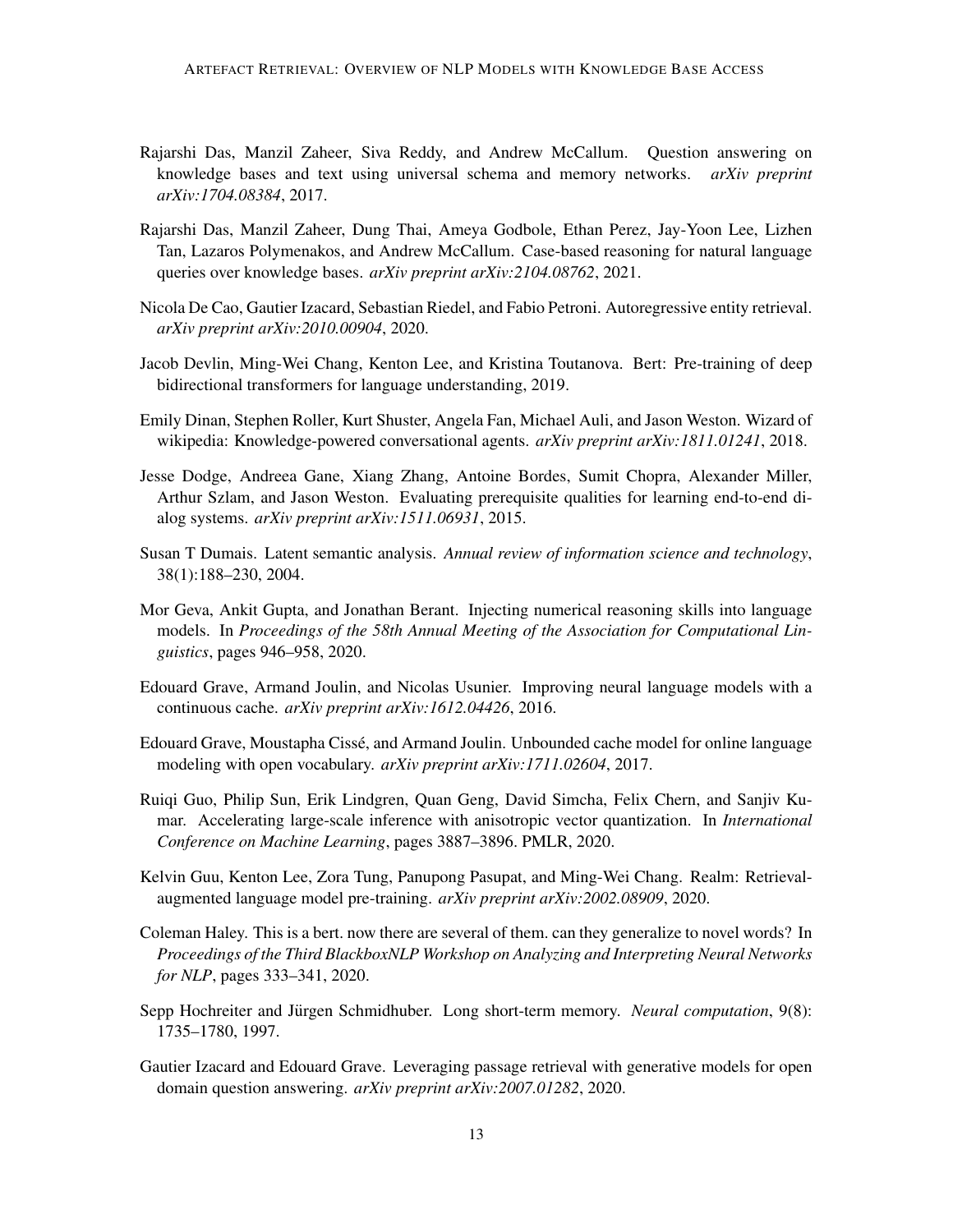- <span id="page-13-11"></span>Heng Ji, Joel Nothman, Ben Hachey, et al. Overview of tac-kbp2014 entity discovery and linking tasks. In *Proc. Text Analysis Conference (TAC2014)*, pages 1333–1339, 2014.
- <span id="page-13-5"></span>Zhengbao Jiang, Frank F Xu, Jun Araki, and Graham Neubig. How can we know what language models know? *Transactions of the Association for Computational Linguistics*, 8:423–438, 2020.
- <span id="page-13-7"></span>Jeff Johnson, Matthijs Douze, and Hervé Jégou. Billion-scale similarity search with gpus. *IEEE Transactions on Big Data*, 2019.
- <span id="page-13-2"></span>Vladimir Karpukhin, Barlas Oguz, Sewon Min, Patrick Lewis, Ledell Wu, Sergey Edunov, Danqi Chen, and Wen-tau Yih. Dense passage retrieval for open-domain question answering. In *Proceedings of the 2020 Conference on Empirical Methods in Natural Language Processing (EMNLP)*, pages 6769–6781, 2020.
- <span id="page-13-4"></span>Urvashi Khandelwal, Omer Levy, Dan Jurafsky, Luke Zettlemoyer, and Mike Lewis. Generalization through memorization: Nearest neighbor language models. *arXiv preprint arXiv:1911.00172*, 2019.
- <span id="page-13-1"></span>Hyun Kim, Joon-Ho Lim, Hyun-Ki Kim, and Seung-Hoon Na. Qe bert: bilingual bert using multitask learning for neural quality estimation. In *Proceedings of the Fourth Conference on Machine Translation (Volume 3: Shared Task Papers, Day 2)*, pages 85–89, 2019.
- <span id="page-13-9"></span>Kalpesh Krishna, Aurko Roy, and Mohit Iyyer. Hurdles to progress in long-form question answering. In *Proceedings of the 2021 Conference of the North American Chapter of the Association for Computational Linguistics: Human Language Technologies*, pages 4940–4957, 2021.
- <span id="page-13-6"></span>Quoc Le and Tomas Mikolov. Distributed representations of sentences and documents. In *International conference on machine learning*, pages 1188–1196. PMLR, 2014.
- <span id="page-13-0"></span>Teven Le Scao and Alexander M Rush. How many data points is a prompt worth? In *Proceedings of the 2021 Conference of the North American Chapter of the Association for Computational Linguistics: Human Language Technologies*, pages 2627–2636, 2021.
- <span id="page-13-10"></span>Kenton Lee, Ming-Wei Chang, and Kristina Toutanova. Latent retrieval for weakly supervised open domain question answering. In *Proceedings of the 57th Annual Meeting of the Association for Computational Linguistics*, pages 6086–6096, 2019.
- <span id="page-13-12"></span>Nayeon Lee, Belinda Z Li, Sinong Wang, Wen-tau Yih, Hao Ma, and Madian Khabsa. Language models as fact checkers? *arXiv preprint arXiv:2006.04102*, 2020.
- <span id="page-13-3"></span>Patrick Lewis, Ethan Perez, Aleksandara Piktus, Fabio Petroni, Vladimir Karpukhin, Naman Goyal, Heinrich Küttler, Mike Lewis, Wen-tau Yih, Tim Rocktäschel, et al. Retrieval-augmented generation for knowledge-intensive nlp tasks. *arXiv preprint arXiv:2005.11401*, 2020.
- <span id="page-13-8"></span>Patrick Lewis, Pontus Stenetorp, and Sebastian Riedel. Question and answer test-train overlap in open-domain question answering datasets. In *Proceedings of the 16th Conference of the European Chapter of the Association for Computational Linguistics: Main Volume*, pages 1000–1008, 2021.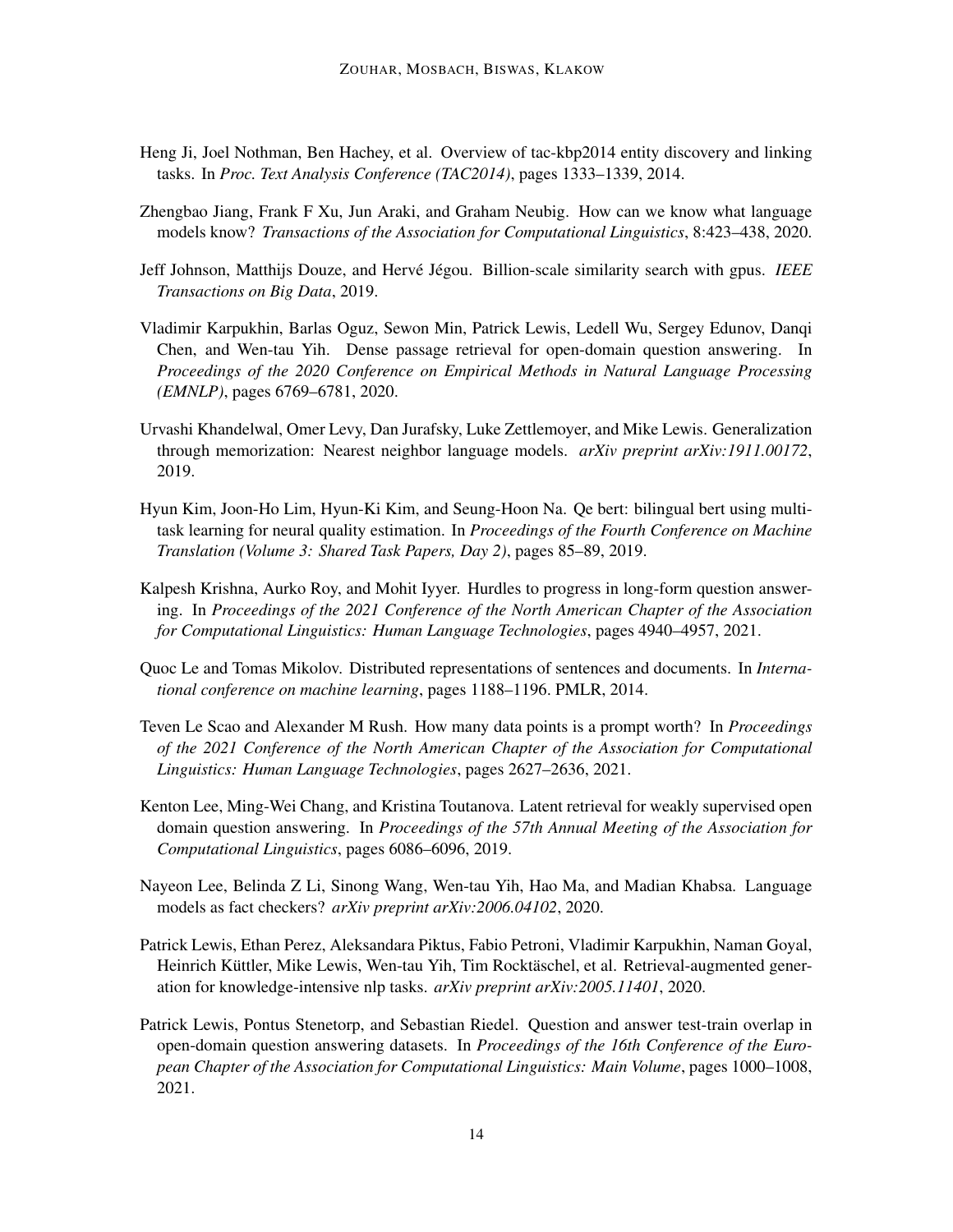- <span id="page-14-4"></span>Junyang Lin, Rui Men, An Yang, Chang Zhou, Yichang Zhang, Peng Wang, Jingren Zhou, Jie Tang, and Hongxia Yang. M6: Multi-modality-to-multi-modality multitask mega-transformer for unified pretraining. 2021.
- <span id="page-14-2"></span>Xiaodong Liu, Pengcheng He, Weizhu Chen, and Jianfeng Gao. Multi-task deep neural networks for natural language understanding. In *Proceedings of the 57th Annual Meeting of the Association for Computational Linguistics*, pages 4487–4496, 2019.
- <span id="page-14-0"></span>Robert Logan, Nelson F Liu, Matthew E Peters, Matt Gardner, and Sameer Singh. Barack's wife hillary: Using knowledge graphs for fact-aware language modeling. In *Proceedings of the 57th Annual Meeting of the Association for Computational Linguistics*, pages 5962–5971, 2019.
- <span id="page-14-9"></span>Denis Lukovnikov, Asja Fischer, Jens Lehmann, and Sören Auer. Neural network-based question answering over knowledge graphs on word and character level. In *Proceedings of the 26th international conference on World Wide Web*, pages 1211–1220, 2017.
- <span id="page-14-6"></span>Jean Maillard, Vladimir Karpukhin, Fabio Petroni, Wen-tau Yih, Barlas Oguz, Veselin Stoyanov, and Gargi Ghosh. Multi-task retrieval for knowledge-intensive tasks. In *Proceedings of the 59th Annual Meeting of the Association for Computational Linguistics and the 11th International Joint Conference on Natural Language Processing (Volume 1: Long Papers)*, pages 1098–1111, Online, August 2021. Association for Computational Linguistics. doi: 10.18653/v1/2021.acl-long.89. URL <https://aclanthology.org/2021.acl-long.89>.
- <span id="page-14-3"></span>Bryan McCann, Nitish Shirish Keskar, Caiming Xiong, and Richard Socher. The natural language decathlon: Multitask learning as question answering. *arXiv preprint arXiv:1806.08730*, 2018.
- <span id="page-14-11"></span>Stephen Merity, Caiming Xiong, James Bradbury, and Richard Socher. Pointer sentinel mixture models. *arXiv preprint arXiv:1609.07843*, 2016.
- <span id="page-14-1"></span>Cade Metz. We teach ai systems everything, including our biases. *The New York Times*, 2019.
- <span id="page-14-8"></span>Tomas Mikolov, Kai Chen, Greg Corrado, and Jeffrey Dean. Efficient estimation of word representations in vector space. *arXiv preprint arXiv:1301.3781*, 2013.
- <span id="page-14-7"></span>Kanishka Misra, Allyson Ettinger, and Julia Rayz. Exploring bert's sensitivity to lexical cues using tests from semantic priming. In *Proceedings of the 2020 Conference on Empirical Methods in Natural Language Processing: Findings*, pages 4625–4635, 2020.
- <span id="page-14-5"></span>Bhaskar Mitra and Nick Craswell. Neural models for information retrieval. *arXiv preprint arXiv:1705.01509*, 2017.
- <span id="page-14-10"></span>Moin Nadeem, Wei Fang, Brian Xu, Mitra Mohtarami, and James Glass. Fakta: An automatic end-to-end fact checking system. In *Proceedings of the 2019 Conference of the North American Chapter of the Association for Computational Linguistics (Demonstrations)*, pages 78–83, 2019.
- <span id="page-14-12"></span>Yixin Nie, Haonan Chen, and Mohit Bansal. Combining fact extraction and verification with neural semantic matching networks. In *Proceedings of the AAAI Conference on Artificial Intelligence*, volume 33, pages 6859–6866, 2019.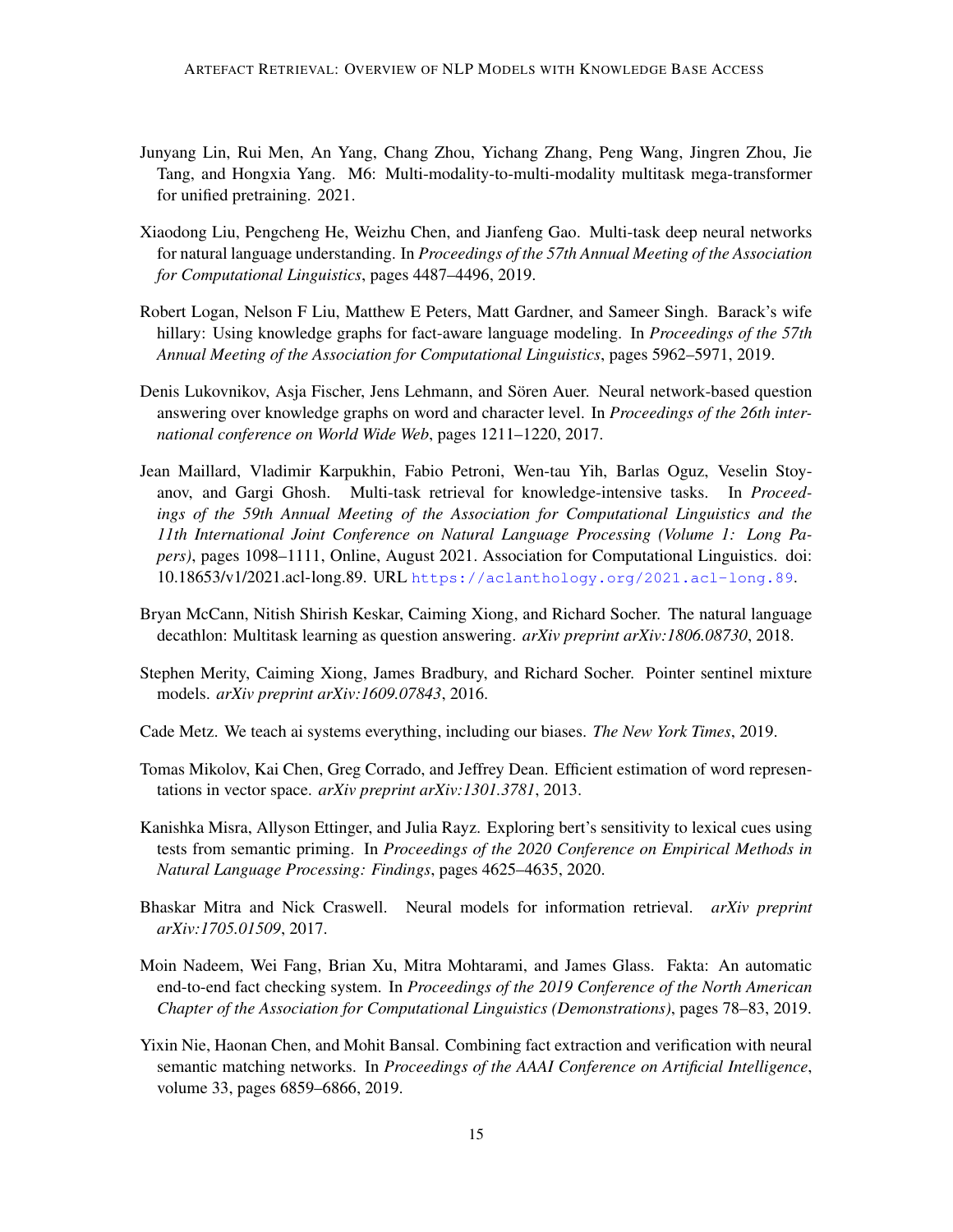- <span id="page-15-9"></span>Rodrigo Nogueira, Jimmy Lin, and AI Epistemic. From doc2query to doctttttquery. *Online preprint*, 2019a.
- <span id="page-15-4"></span>Rodrigo Nogueira, Wei Yang, Kyunghyun Cho, and Jimmy Lin. Multi-stage document ranking with bert. *arXiv preprint arXiv:1910.14424*, 2019b.
- <span id="page-15-5"></span>Fabio Petroni, Tim Rocktäschel, Sebastian Riedel, Patrick Lewis, Anton Bakhtin, Yuxiang Wu, and Alexander Miller. Language models as knowledge bases? In *Proceedings of the 2019 Conference on Empirical Methods in Natural Language Processing and the 9th International Joint Conference on Natural Language Processing (EMNLP-IJCNLP)*, pages 2463–2473, 2019.
- <span id="page-15-3"></span>Fabio Petroni, Aleksandra Piktus, Angela Fan, Patrick Lewis, Majid Yazdani, Nicola De Cao, James Thorne, Yacine Jernite, Vladimir Karpukhin, Jean Maillard, et al. Kilt: a benchmark for knowledge intensive language tasks. *arXiv preprint arXiv:2009.02252*, 2020.
- <span id="page-15-0"></span>Alec Radford, Jeffrey Wu, Rewon Child, David Luan, Dario Amodei, and Ilya Sutskever. Language models are unsupervised multitask learners. *OpenAI blog*, 1(8):9, 2019.
- <span id="page-15-1"></span>Colin Raffel, Noam Shazeer, Adam Roberts, Katherine Lee, Sharan Narang, Michael Matena, Yanqi Zhou, Wei Li, and Peter J. Liu. Exploring the limits of transfer learning with a unified text-totext transformer. *Journal of Machine Learning Research*, 21(140):1–67, 2020. URL [http:](http://jmlr.org/papers/v21/20-074.html) [//jmlr.org/papers/v21/20-074.html](http://jmlr.org/papers/v21/20-074.html).
- <span id="page-15-10"></span>Thomas Rebele, Fabian Suchanek, Johannes Hoffart, Joanna Biega, Erdal Kuzey, and Gerhard Weikum. Yago: A multilingual knowledge base from wikipedia, wordnet, and geonames. In *International semantic web conference*, pages 177–185. Springer, 2016.
- <span id="page-15-12"></span>Nils Reimers and Iryna Gurevych. The curse of dense low-dimensional information retrieval for large index sizes. *arXiv preprint arXiv:2012.14210*, 2020.
- <span id="page-15-6"></span>Laria Reynolds and Kyle McDonell. Prompt programming for large language models: Beyond the few-shot paradigm. In *Extended Abstracts of the 2021 CHI Conference on Human Factors in Computing Systems*, pages 1–7, 2021.
- <span id="page-15-13"></span>Sebastian Riedel, Limin Yao, Andrew McCallum, and Benjamin M Marlin. Relation extraction with matrix factorization and universal schemas. In *Proceedings of the 2013 Conference of the North American Chapter of the Association for Computational Linguistics: Human Language Technologies*, pages 74–84, 2013.
- <span id="page-15-11"></span>Daniel Ringler and Heiko Paulheim. One knowledge graph to rule them all? analyzing the differences between dbpedia, yago, wikidata & co. In *Joint German/Austrian Conference on Artificial Intelligence (Künstliche Intelligenz)*, pages 366–372. Springer, 2017.
- <span id="page-15-8"></span>Stephen E Robertson, Steve Walker, Susan Jones, Micheline M Hancock-Beaulieu, Mike Gatford, et al. Okapi at trec-3. *Nist Special Publication Sp*, 109:109, 1995.
- <span id="page-15-7"></span>Gerard Salton and Michael J McGill. Introduction to modern information retrieval. 1986.
- <span id="page-15-2"></span>Timo Schick and Hinrich Schütze. Rare words: A major problem for contextualized embeddings and how to fix it by attentive mimicking. In *Proceedings of the AAAI Conference on Artificial Intelligence*, volume 34, pages 8766–8774, 2020.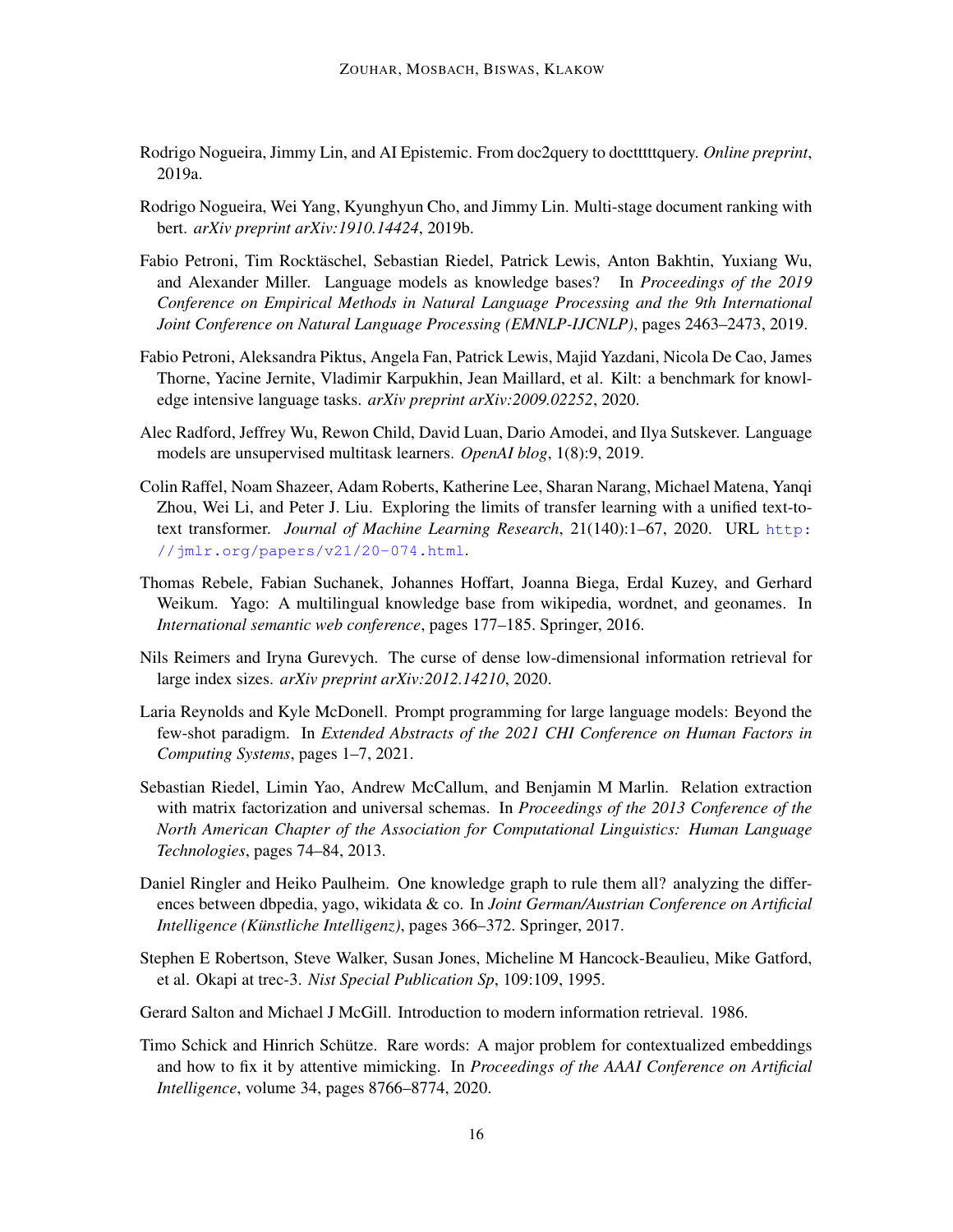- <span id="page-16-4"></span>Yelong Shen, Xiaodong He, Jianfeng Gao, Li Deng, and Grégoire Mesnil. A latent semantic model with convolutional-pooling structure for information retrieval. In *Proceedings of the 23rd ACM international conference on conference on information and knowledge management*, pages 101– 110, 2014.
- <span id="page-16-3"></span>Taylor Shin, Yasaman Razeghi, Robert L Logan IV, Eric Wallace, and Sameer Singh. Autoprompt: Eliciting knowledge from language models with automatically generated prompts. 2020.
- <span id="page-16-0"></span>Amir Soleimani, Christof Monz, and Marcel Worring. Bert for evidence retrieval and claim verification. *Advances in Information Retrieval*, 12036:359, 2020.
- <span id="page-16-1"></span>Chi Sun, Xipeng Qiu, Yige Xu, and Xuanjing Huang. How to fine-tune bert for text classification? In *China National Conference on Chinese Computational Linguistics*, pages 194–206. Springer, 2019a.
- <span id="page-16-2"></span>Haitian Sun, Bhuwan Dhingra, Manzil Zaheer, Kathryn Mazaitis, Ruslan Salakhutdinov, and William W Cohen. Open domain question answering using early fusion of knowledge bases and text. 2018.
- <span id="page-16-7"></span>Haitian Sun, Tania Bedrax-Weiss, and William Cohen. Pullnet: Open domain question answering with iterative retrieval on knowledge bases and text. In *Proceedings of the 2019 Conference on Empirical Methods in Natural Language Processing and the 9th International Joint Conference on Natural Language Processing (EMNLP-IJCNLP)*, pages 2380–2390, 2019b.
- <span id="page-16-6"></span>Andon Tchechmedjiev, Pavlos Fafalios, Katarina Boland, Malo Gasquet, Matthaus Zloch, Benjamin ¨ Zapilko, Stefan Dietze, and Konstantin Todorov. Claimskg: A knowledge graph of fact-checked claims. In *International Semantic Web Conference*, pages 309–324. Springer, 2019.
- <span id="page-16-10"></span>James Thorne, Andreas Vlachos, Christos Christodoulopoulos, and Arpit Mittal. Fever: a largescale dataset for fact extraction and verification. In *Proceedings of the 2018 Conference of the North American Chapter of the Association for Computational Linguistics: Human Language Technologies, Volume 1 (Long Papers)*, pages 809–819, 2018.
- <span id="page-16-8"></span>Ashish Vaswani, Noam Shazeer, Niki Parmar, Jakob Uszkoreit, Llion Jones, Aidan N Gomez, Łukasz Kaiser, and Illia Polosukhin. Attention is all you need. In *Advances in neural information processing systems*, pages 5998–6008, 2017.
- <span id="page-16-5"></span>Denny Vrandečić and Markus Krötzsch. Wikidata: a free collaborative knowledgebase. *Communications of the ACM*, 57(10):78–85, 2014.
- <span id="page-16-9"></span>Jason Weston, Sumit Chopra, and Antoine Bordes. Memory networks. *arXiv preprint arXiv:1410.3916*, 2014.
- <span id="page-16-12"></span>Sixing Wu, Ying Li, Dawei Zhang, Yang Zhou, and Zhonghai Wu. Topicka: Generating commonsense knowledge-aware dialogue responses towards the recommended topic fact. In *IJCAI*, volume 2020, pages 3766–3772, 2020.
- <span id="page-16-11"></span>Brian Xu, Mitra Mohtarami, and James Glass. Adversarial domain adaptation for stance detection. *arXiv preprint arXiv:1902.02401*, 2019.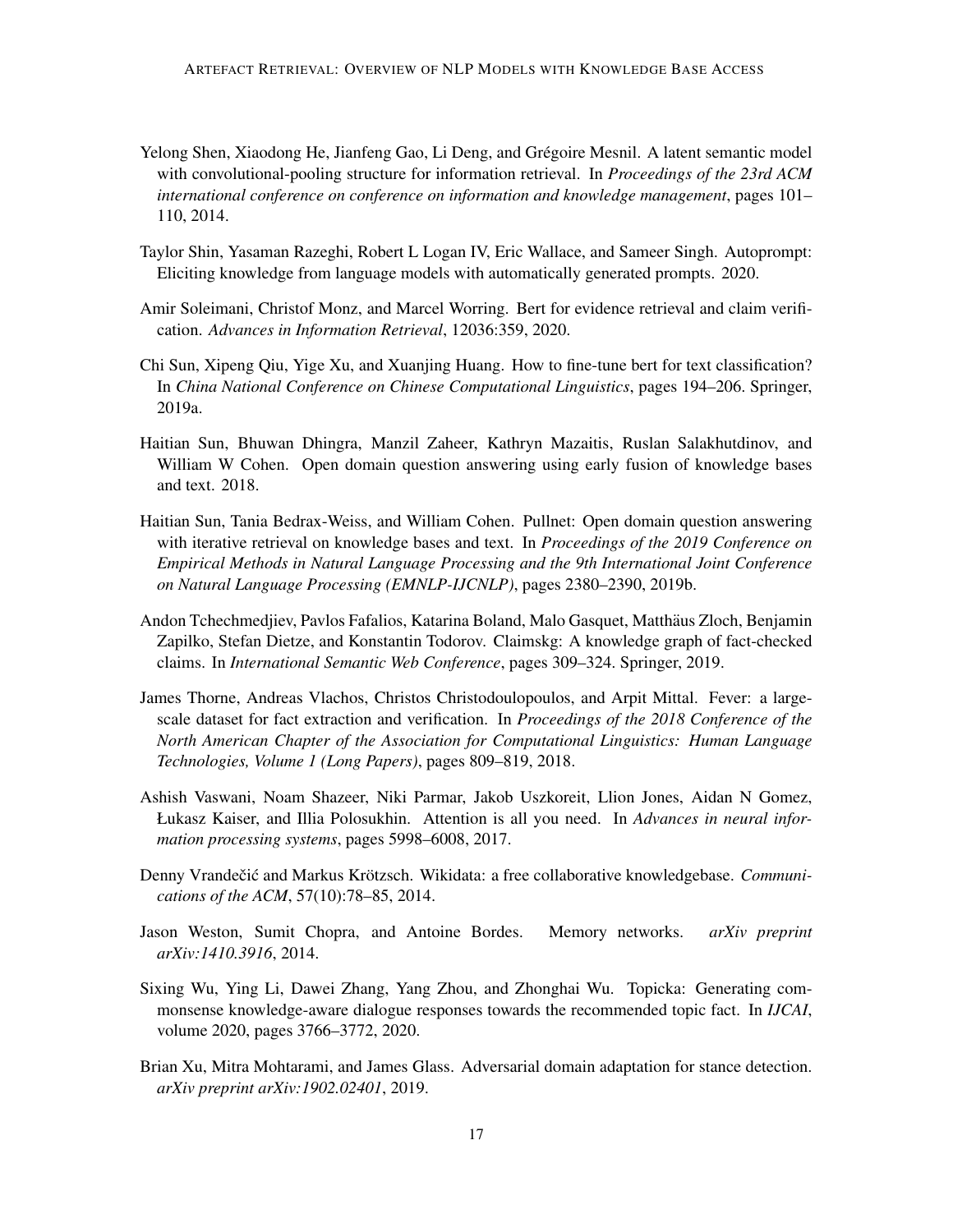- <span id="page-17-2"></span>Shuo Yang, Tongzheng Ren, Sanjay Shakkottai, Eric Price, Inderjit S Dhillon, and Sujay Sanghavi. Linear bandit algorithms with sublinear time complexity. *arXiv preprint arXiv:2103.02729*, 2021.
- <span id="page-17-1"></span>Dani Yogatama, Cyprien de Masson d'Autume, and Lingpeng Kong. Adaptive semiparametric language models. *Transactions of the Association for Computational Linguistics*, 9:362–373, 2021.
- <span id="page-17-0"></span>Tom Young, Erik Cambria, Iti Chaturvedi, Hao Zhou, Subham Biswas, and Minlie Huang. Augmenting end-to-end dialogue systems with commonsense knowledge. In *Thirty-Second AAAI Conference on Artificial Intelligence*, 2018.
- <span id="page-17-3"></span>Dian Yu, Hongzhao Huang, Taylor Cassidy, Heng Ji, Chi Wang, Shi Zhi, Jiawei Han, Clare Voss, and Malik Magdon-Ismail. The wisdom of minority: Unsupervised slot filling validation based on multi-dimensional truth-finding. In *Proceedings of COLING 2014, the 25th International Conference on Computational Linguistics: Technical Papers*, pages 1567–1578, 2014.
- <span id="page-17-4"></span>Manzil Zaheer, Guru Guruganesh, Kumar Avinava Dubey, Joshua Ainslie, Chris Alberti, Santiago Ontanon, Philip Pham, Anirudh Ravula, Qifan Wang, Li Yang, et al. Big bird: Transformers for longer sequences.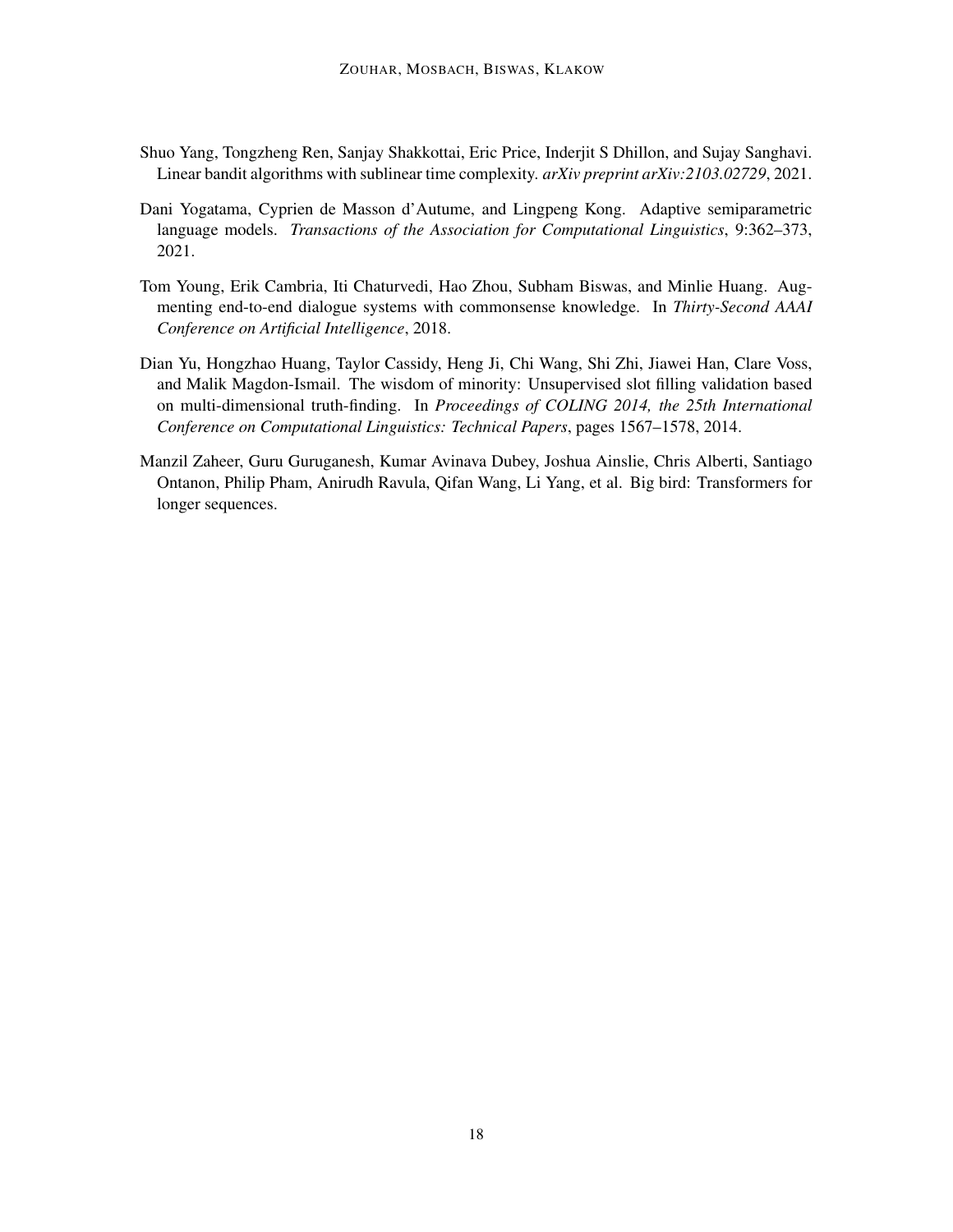# Appendix A. System Description

This section provides a brief survey of different NLP systems and how their retrieval and fusion mechanisms work in the paradigm of artefact retrieval. Summaries with respect to this typology are shown in Table [1.](#page-9-0)

# <span id="page-18-0"></span>A.1 Language Modelling

The common goal of language modelling is to predict the next word (distribution) given the context of the previous tokens [\[Bahl et al.,](#page-10-4) [1983\]](#page-10-4). The performance is measured by perplexity: the inverse of the geometric average of the whole sequence probability (lower is better). The input to the model is the text prefix and the output of the following word. The prefix is usually the object that is passed to the encoder.

**k-Nearest Neighbours.** The language model proposed by [Khandelwal et al.](#page-13-4) [\[2019\]](#page-13-4) utilizes memorization of the training data to decrease the perplexity. In this approach, the authors first compute representations of all sentence prefixes (keys) and store them together with the following word (values). They then use this for the next word prediction by softmaxing negative  $L^2$  distances<sup>[4](#page-18-1)</sup> of 1024 neighbours. The representations (1024 dimensions) are the output of the last self-attention layer of the trained Transformer-based language model [\[Vaswani et al.,](#page-16-8) [2017,](#page-16-8) [Baevski and Auli,](#page-10-5) [2018\]](#page-10-5). The importance of the retrieved artefact in the output is determined by the manually set hyperparameter  $\lambda \in [0, 1]$ , resulting in linear (convex) interpolation.

The symbolic working of the model is shown in the following set of equations which is adapted from the original paper (the aggregator is the softmax function;  $LM^{rep.}(X_{\leq i})$  is the vector representation of the prefix  $X_{\leq i}$  by the trained language model).

| Encoder:        | $k = LM^{rep.}(X_{\leq i})$                                                             |
|-----------------|-----------------------------------------------------------------------------------------|
| Knowledge base: | $\mathcal{B} = \{(\text{Encoder}(X_{\leq i}), X_i)   X \in D_{\text{train}}, i <  X \}$ |
| Retriever:      | $S = \{(r, v)   (r, v) \in \mathcal{N}_{1024}^{L^2}(k)\}\$                              |
| Aggregator:     | $p_{\xi}(\hat{X}_i) \propto \sum \exp(-  r-k  _2 \cdot v)$<br>$(r,v) \in S$             |
| Model:          | $p_m = \lambda \cdot p_{\xi} + (1 - \lambda) \cdot LM(X_{\leq i})$                      |

The authors also showed that using the training data as a knowledge base outperforms using them for training. This approach was built on the work of [Grave et al.](#page-12-12) [\[2017\]](#page-12-12) which, however, does not use the state-of-the-art Transformer-based language model but an RNN-based one. Furthermore, they use the inner product (IP) for similarity instead of the  $L^2$  distance.

Continuous Cache. The previous approach is a continuation of using local vocabulary cache for language modelling, as proposed by [Grave et al.](#page-12-8) [\[2016\]](#page-12-8). The effect of specific history size is examined as well. The usage of cache can be interpreted as using a small local dynamic knowledge base that is being updated after every prediction. This is motivated by the fact that especially rare words tend to occur more probably than by overall uniform distribution, given that they appeared

<span id="page-18-1"></span><sup>4.</sup> The negative  $L^2$  distance is used instead of the common inner product as the similarity measure. This was shown empirically by the authors to work better.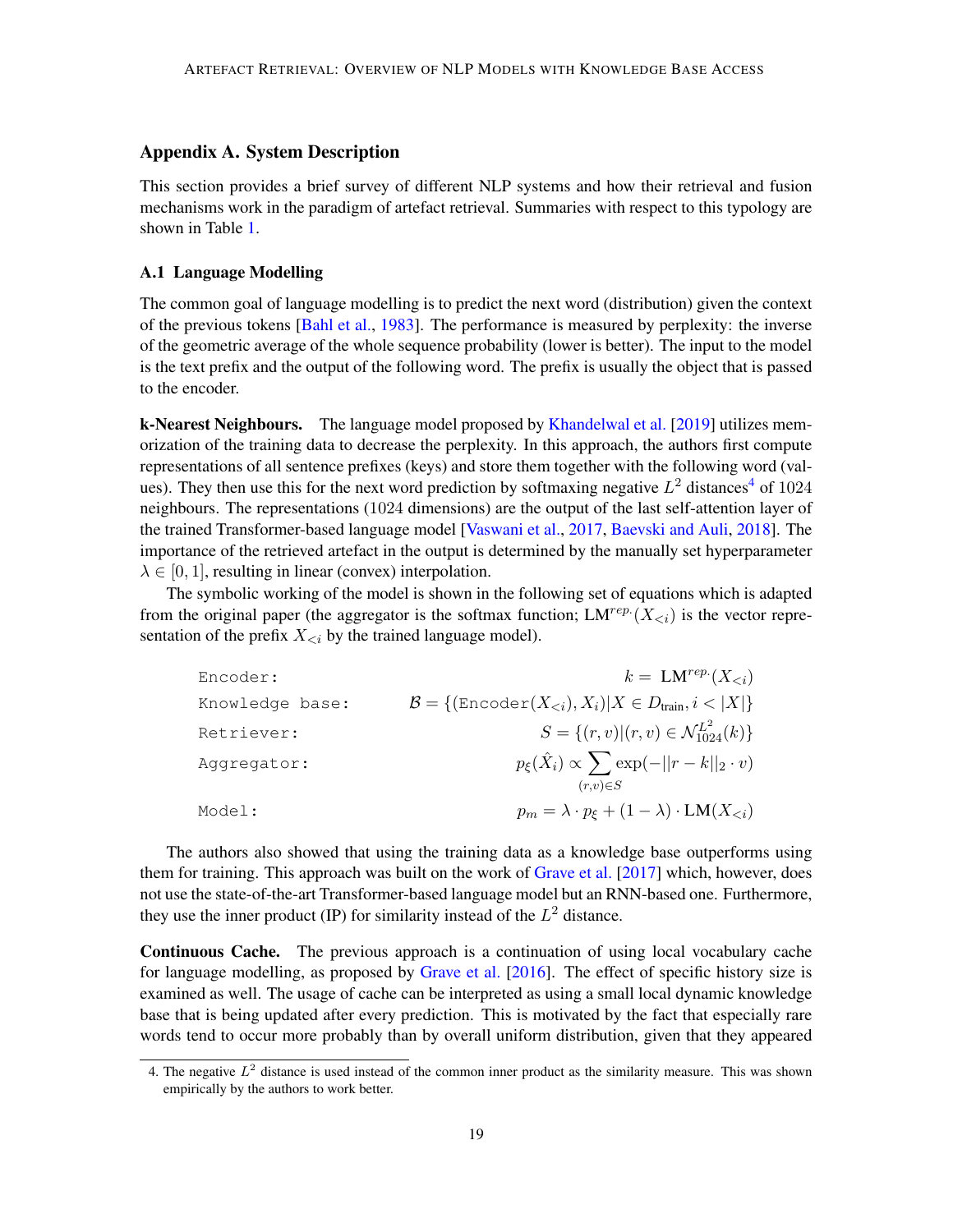in recent history. The LSTM [\[Hochreiter and Schmidhuber,](#page-12-13) [1997\]](#page-12-13) hidden state size is again 1024 dimensional, although this time, it is not used for retrieval but only by the aggregator. For the fusion, the authors propose two methods: (1) linear interpolation, as seen in the previous language model and (2) joint softmax over the artefact and the language model output distribution.

The simplest of the two proposed models (linear combination) is symbolically described in the following equations (the aggregator is the softmax function;  $\theta$  is a hyperparameter of the cache distribution).

| Encoder:               | $k =$ LSTM <sup>hid</sup> $(X_{\leq i})$                                              |
|------------------------|---------------------------------------------------------------------------------------|
| Retriever:             | $S = \bigcup B_{i-n}$                                                                 |
|                        | n < N                                                                                 |
| Aggregator:            | $p_{\xi}(\hat{X}_i) \propto \sum \mathbb{1}_{v = \hat{X}_i} \exp(\theta \cdot k^T r)$ |
|                        | $(r,v) \in S$                                                                         |
| Model:                 | $p_m = \lambda \cdot p_{\xi} + (1 - \lambda) \cdot \text{LSTM}(X_{\leq i})$           |
| Knowledge base update: | $B_{i+1} = \{(k, \arg \max \hat{v})\}\$                                               |

Dynamic Gating. The previously described language models use very late fusion, which is controlled by hyperparameter  $\lambda$ . [Yogatama et al.](#page-17-1) [\[2021\]](#page-17-1) propose an approach in which the model itself determines this parameter (now a vector) dynamically based on the current sample. The knowledge base (called long-term memory) is constructed in the same way from the training data as in k-Nearest Neighbours LM. They also introduce short-term memory in the model, which is able to attend to extended local context. Another difference is using two different models for the encoder (vanilla transformer) and the language model itself. The keys are 512-dimensional vectors and the retriever uses inner product for nearest neighbour lookup.

The following set of equations, adapted from the original paper, describes the behaviour of the model with respect to the long-term (episodic) memory:

```
Encoder: k = \text{Transformer}^{rep} (X_{\leq i})Knowledge base: \mathcal{B} = \{(\text{Encoder}(X_{\leq i}), X_i) | X \in D_{\text{train}}, i < |X|\}Retriever:
                                                         I_4^{IP}(k)Aggregator:
                                    \mathcal{O} = \sum_{i=1}^{n}(r,v) \in Ssoftmax(v, k) \cdot v'Model: g = \sigma(w_g^T k)z = (1 - g) \odot p_{\xi} + g \odot LM(X_{\leq i})p_m = \text{softmax}(z, W)
```
Since the artefact is processed slightly more by the model compared to the other systems which we describe, e.g. [Grave et al.](#page-12-8) [\[2016\]](#page-12-8), [Khandelwal et al.](#page-13-4) [\[2019\]](#page-13-4), we classify it as *late* fusion as opposed to *very late* fusion. This dynamic gating was also applied to the cache knowledge base structure by [Merity et al.](#page-14-11) [\[2016\]](#page-14-11).

Knowledge Graph LM. All of the previous models utilized train-time knowledge base creation with keys representing the contexts and values of the next word predictions. [Logan et al.](#page-14-0) [\[2019\]](#page-14-0) utilize knowledge graphs to specifically increase language modelling performance on named entities.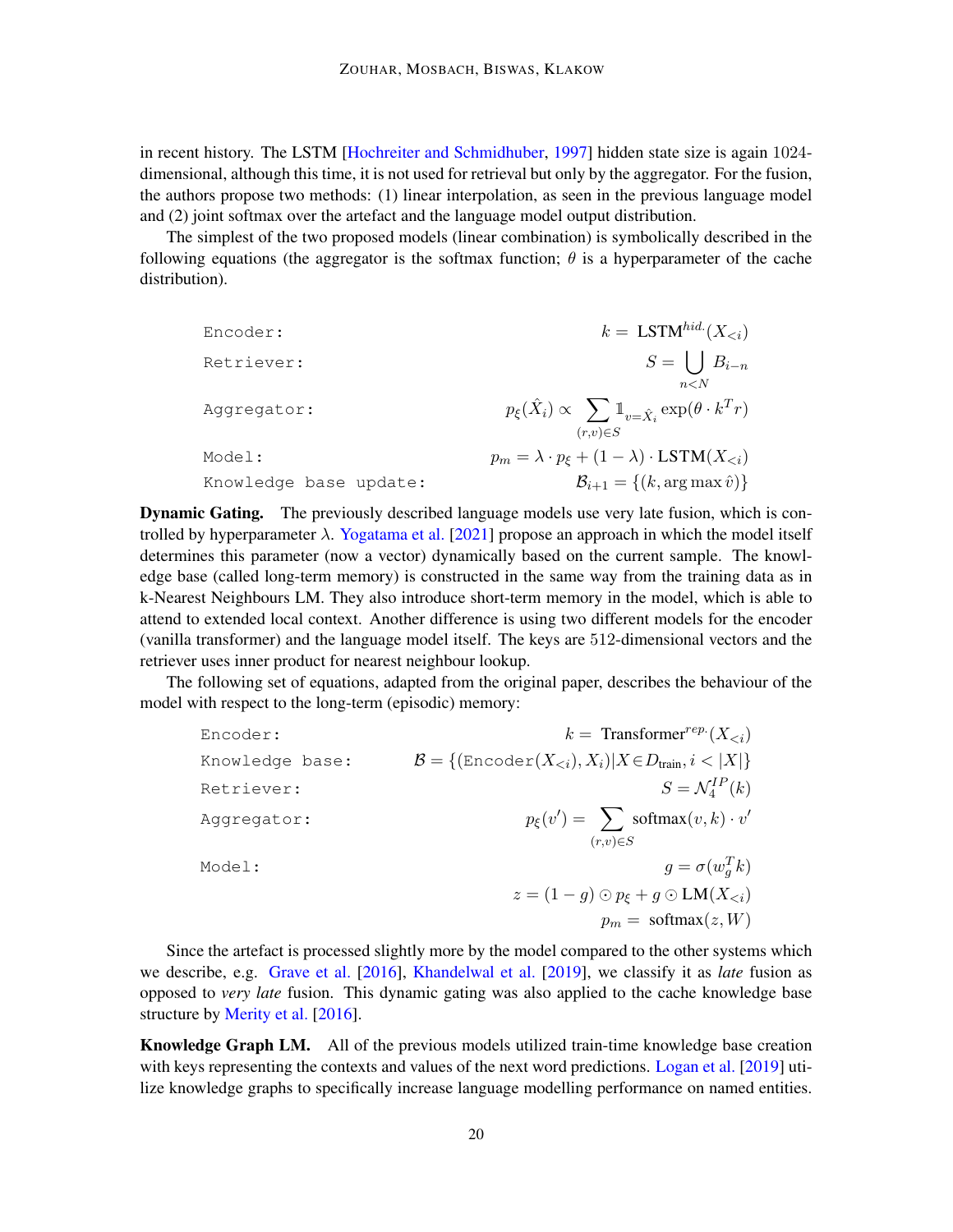We only describe the simplified retrieval component and omit the details, such as entity rendering and aliases.

At every position (for every query), the model makes a decision as to what type the following token will be: (1) non-entity, (2) unrelated entity or (3) related entity. In the first case, the token is predicted by the standard language model. The other two, however, utilize the knowledge graph access.

Formally there are two knowledge bases used: a static knowledge graph  $\mathcal{KG}$  and a local graph  $\mathcal{KG}_{\leq i}$  containing already encountered entities and their relations in the prefix. The model uses an LSTM unit, the hidden state of which is split into three components  $[h_x; h_y; h_r]$  used for: (1) the token type decision, (2) parent entity prediction and (3) relation prediction. When the model makes a decision to predict an unrelated entity, it is sampled by a simple projection to the entity embedding space:

$$
softmax(v_e \cdot (h_p + h_r))
$$

The predicted entity  $e$  is then added together with its immediate neighbours to the local graph:

$$
\mathcal{KG}_{< i+1} = \mathcal{KG}_{< i} \cup \{(e, r, x) | (e, r, x) \in \mathcal{KG}\}
$$

In case of a related entity, the model first predicts the parent, then the relation and finally the entity itself. When there are multiple entities in the local graph matching the restriction of the parent and the relation, it is sampled at random. The following set of equations describes the model behaviour in case of a new entity.

| Encoder:               | $p_p(e_p) = \text{softmax}(v_p \cdot h_p)$                                                     |
|------------------------|------------------------------------------------------------------------------------------------|
|                        | $p_r(r) = \text{softmax}(v_r \cdot h_p)$                                                       |
|                        | constrained by $\exists e : (e_p, r, e) \in \mathcal{KG}_{\leq i}$                             |
| Retriever:             | $p_e \underset{\text{sample}}{\sim} \{ (e_p, r, e)   (e_p, r, e) \in \mathcal{KG}_{\leq i} \}$ |
| Model:                 | $p_m$ = renderer( $p_e$ )                                                                      |
| Update knowledge base: | $\mathcal{KG}_{&i+1} = \mathcal{KG}_{&i} \cup \{(e, r, x)   (e, r, x) \in \mathcal{KG}\}\$     |

The main motivation for this approach is factual correctness in language modelling. Furthermore, it grants a higher degree of explainability and also allows for tighter manipulation and control of the data the model is working with (changing an entity in a relation has a direct impact on the produced output).

# A.2 Question Answering

There has been a lot of progress in question answering systems. However, the task of long-form question answering was recently shown to be problematic even with state-of-the-art Transformerbased systems [\[Krishna et al.,](#page-13-9) [2021\]](#page-13-9). Furthermore, it has been suggested that dense representations are inadequate when scaled up to large index sizes [\[Reimers and Gurevych,](#page-15-12) [2020\]](#page-15-12). Despite that, the current trend is based on this retrieval mechanism [\[Lee et al.,](#page-13-10) [2019,](#page-13-10) [Guu et al.,](#page-12-3) [2020,](#page-12-3) [Lewis et al.,](#page-13-3) [2020\]](#page-13-3).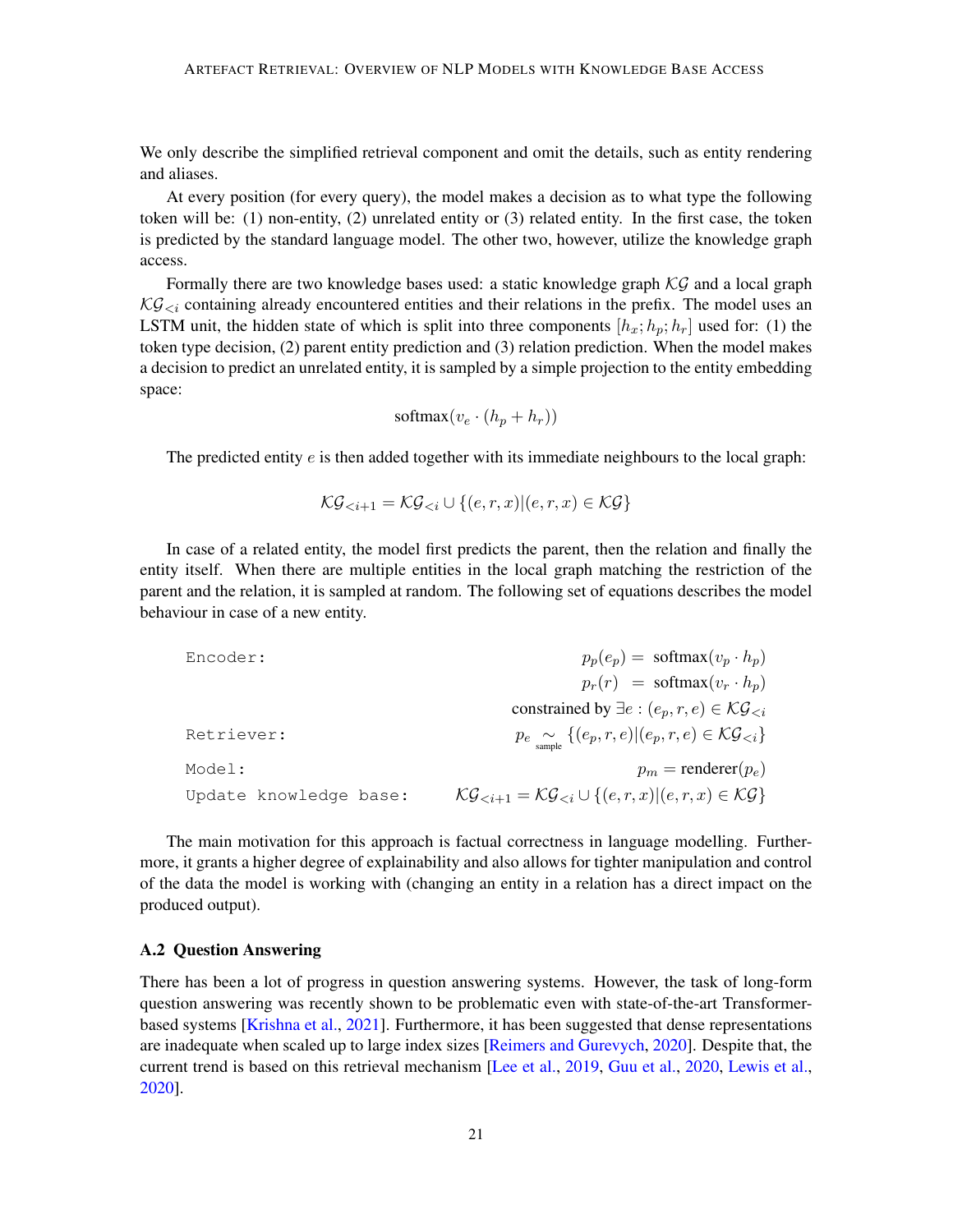**Dense Passage Retrieval.** We focus on DPR [\[Karpukhin et al.,](#page-13-2) [2020\]](#page-13-2) which describes a prototypical question-answering system built with knowledge base access and dense document embeddings.

DPR uses two BERT models to compute the document and question embeddings at the [CLS] token (768-dimensional). They are then fine-tuned so that the inner product (or  $L^2$  distance or cosine similarity) of these two vectors is a good measure for document relevancy. The retrieved passages are reranked by a combination of the original similarity and the BM25 model [\[Robertson et al.,](#page-15-8) [1995\]](#page-15-8). For every retrieved passage, the probability of a span (up to fixed maximum length) being selected is computed as the product of two tokens (representation from another BERT model) being the start and end ones, respectively. Reranking of the answers is done implicitly by choosing the span with the highest probability across all spans. The maximum similarity search is approximated to make it computationally feasible using FAISS [\[Johnson et al.,](#page-13-7) [2019\]](#page-13-7).

> Encoder:  $k = \text{BERT}_{query}(q)$ Knowledge base:  $B = {BERT_{doc}(d) | d \in KB}$ Retriever:  $\max_{d \in B}^n \text{sim}(q, d)$  $C'$  = Reranker(C) score given by:  $BM25(q, d) + \lambda \cdot \text{sim}(q, d)$ Model:  $P_{\text{start},i}(s) = \text{softmax}(C_i' w_{\text{start}})_s$  $P_{\text{end},i}(t) = \text{softmax}(C_i' w_{\text{end}})_t$  $P_{\text{selection}}(i) = \text{softmax}(C'w_{\text{selection}})_{i}$

For every passage,  $P_{\text{selection}}(i)$  is the score that this passage contains the answer and for every span  $P_{\text{start},i}(s) \cdot P_{\text{end},i}(t)$  is the score of a single span (s to t) in a passage. In this specific model, the aggregator simply passes on all the retrieved passages, though some models simply concatenate all passages and pass it to the model as single string input [\[Izacard and Grave,](#page-12-2) [2020\]](#page-12-2).

Nearest Neighbour QA The reliance on training data is taken to its extremes by one of the models in [Lewis et al.](#page-13-8) [\[2021\]](#page-13-8) in their study of overlap (in terms of paraphrases) between test and train datasets for question answering. In their approach, they simply use nearest neighbours to retrieve the closest paraphrase to the query (using vector space model) to answer the question. The encoding is done either by the pretrained DPR retriever [\[Karpukhin et al.,](#page-13-2) [2020\]](#page-13-2) or by TF-IDF. As a consequence model can easily answer a question granted that the paraphrase is present in the training set.

| Encoder:        | $k = \text{DPR}_{\text{query}}(q)$                            |
|-----------------|---------------------------------------------------------------|
| Knowledge base: | $\mathcal{B} = \{ (DPR_{query}(d)   d \in \mathcal{KB} \} \}$ |
| Retriever:      | $o = \xi = \arg \max_{d \in B} \langle q, d \rangle$          |

Although this nearest neighbour model is a very specific corner-case of the artefact retrieval architecture, it can still be accommodated.

CBR-KBQA Models utilizing case-based reasoning methods [\[Aamodt and Plaza,](#page-10-6) [1994\]](#page-10-6) first retrieve similar cases which are then used in synthesising the current answer. For question answering,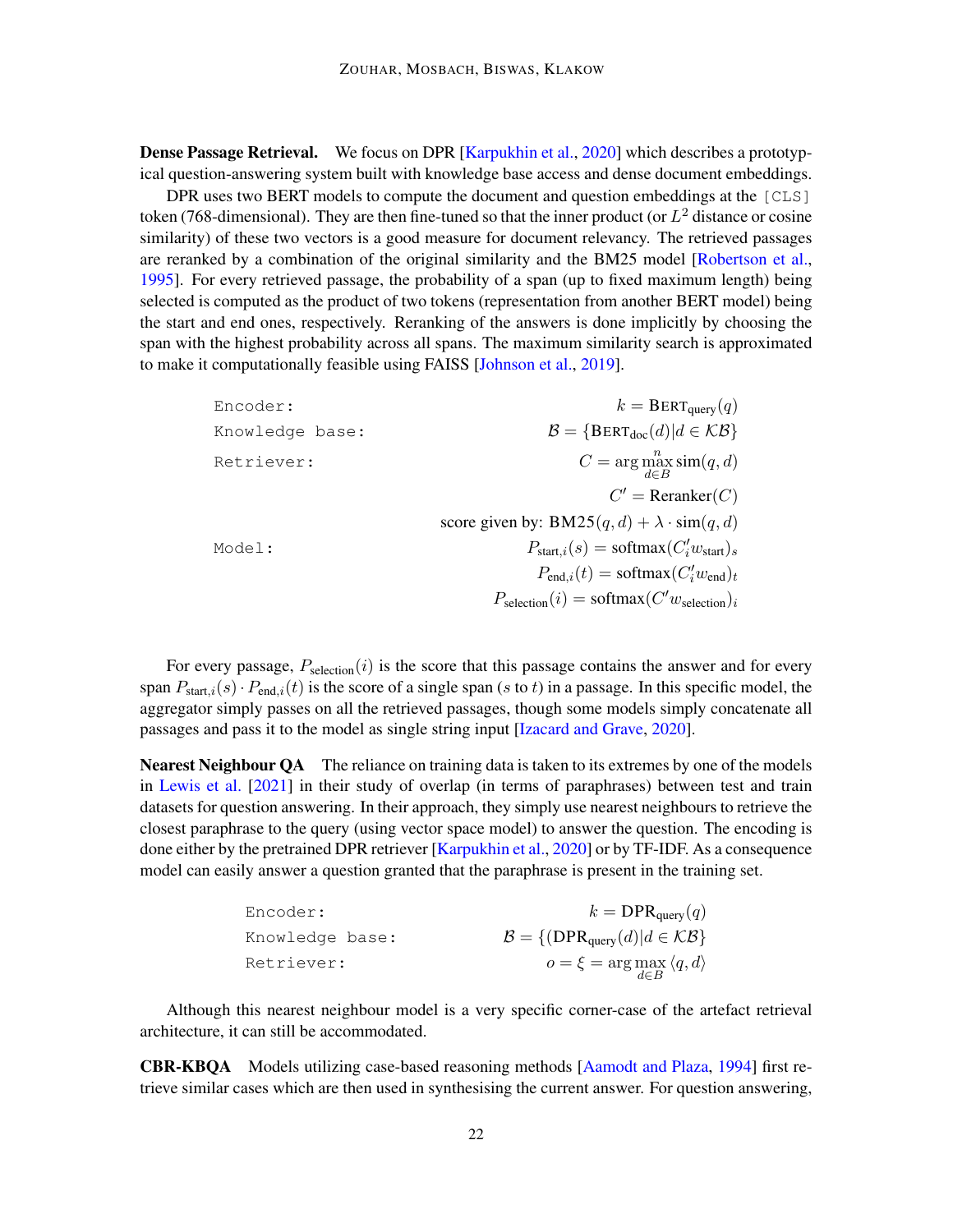such an architecture has been proposed by [Das et al.](#page-12-9) [\[2021\]](#page-12-9). The retrieved similar queries also contain their logical forms (e.g. SQL or a graph query), based on which a logical form for the current query is constructed using a Transformer-based model BigBird [\[Zaheer et al.\]](#page-17-4). This logical form is then executed against a symbolic knowledge base and further refined by another component. The refinement step solves the issue of sparse knowledge bases and aligns each logical query edge This is performed either by pre-trained KB embeddings [\[Bordes et al.,](#page-11-10) [2013\]](#page-11-10) and similarity search or by using surface form similarity of edge names.

 $\text{Encoder:}$   $k = \text{ROBERTA}_{\text{BASE}}(q)$ Symbolic knowledge base:  $B_{\mathcal{S}} = \{(\text{ROBERTA}_{\text{BASE}}(d), f) | (d, f) \in \mathcal{KB}_{\mathcal{S}}\}$ Retriever:  $\max_{d \in B}^n \langle q, d \rangle$ Aggregator:  $\xi = \text{Big}(q\text{ [SEP]} C_1^q\text{ [SEP]} C_1^f\text{ [SEP]} \dots \text{ [SEP]} C_n^q\text{ [SEP]} C_n^f)$  $\xi' = \text{ALIGN}(\xi, \mathcal{KB})$ Retriever:  $o = \text{Execute}(\xi', \mathcal{KB})$ 

Advantages of this approach include a higher degree of explainability, higher performance on complex compositional questions and, because the model is non-parametric, extendability of the set of schemas and the knowledge base. It also demonstrates how some architectures may use more the first retrieval to craft a key for a second retrieval.

**PullNet** The usage of multiple knowledge base sources is further developed by [Sun et al.](#page-16-7) [\[2019b\]](#page-16-7). In the proposed model, a subgraph is iteratively constructed. The subgraph starts with containing only the query and in every iteration step, dubbed *pull*, a node is expanded. The transition from text to a knowledge graph structure is performed using an entity linker [\[Ji et al.,](#page-13-11) [2014\]](#page-13-11). The output of this process is a set of triples (subject, predicate, object). Given query q, a textual knowledge base  $KB$  and a knowledge-graph  $KG$ , the high-level simplified working of PullNet can be summarized as:

Retriever:

\n
$$
C_0 = \text{ENTITIES}(q)
$$
\n
$$
C_{i+1} = C_i \cup \{ \text{PULLDocs}(e, q, \mathcal{KB}) \cup \text{PULLFactors}(e, q, \mathcal{KG}) | v \in \text{PULLNODEs}(C_i) \}
$$
\nModel

\n
$$
o = \text{CLASSIFYANSWER}(C_T)
$$

The operation PULLDOCS retrieves the most relevant documents to query  $q$  using IDF, given the constraints of the entity  $e$  (documents are linked to entities). The operation PULLFACTS retrieves facts from the knowledge-graph given the constraint of the entity e being the subject or the object. The ordering is based on the inner product between a hidden state LSTM representation of the query  $q$  and an embedding of the fact relation.

In the context of the artefact retrieval architecture, this model's working can be encapsulated in a single retrieval component that performs multiple knowledge base accesses followed by the model performing classification on top of the resulting subgraph.

Universal Schema A similar approach to joining the reasoning capacity of models over structured knowledge bases and the amount of information on the web has been studied by [Das et al.](#page-12-10) [\[2017\]](#page-12-10). Universal Schema [\[Riedel et al.,](#page-15-13) [2013\]](#page-15-13), upon which this model is based, is a way to embed knowledge base data universally in a matrix form. The task for which this is used is called fill-in-the-blank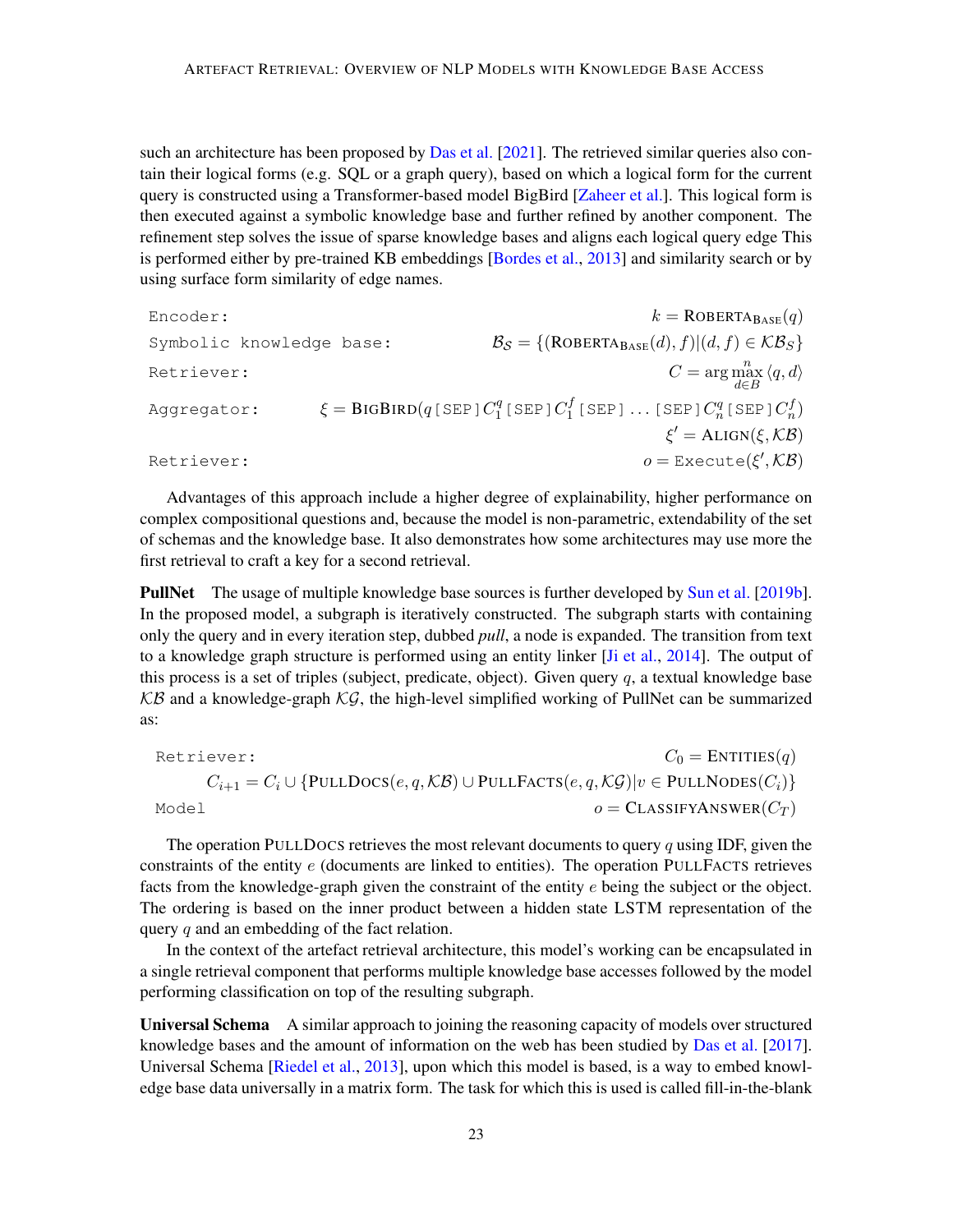question answering and each answer is a single entity. Given query input q and the memory  $\mathcal M$  the computation is as follows:

Encoder:

\n
$$
c_0 = \text{BILSTM}(q)
$$
\nRetriever/Attention:

\n
$$
c_t = W_t \left( c_{t-1} + W_p \sum_{\substack{(k, v) \in \mathcal{M} \\ e_i \in \mathcal{E}}} \left( c_{t-1} \cdot k \right) v \right)
$$
\nModel

\n
$$
o = \arg \max_{e_i \in \mathcal{E}} c_t \cdot e_i
$$

Due to the use of memory networks [\[Weston et al.,](#page-16-9) [2014\]](#page-16-9) and iterative attention, the distinction between model computation and retrieval becomes blurred. The intermediate context  $c_t$ , created by attending over the memory can be considered an artefact.

#### A.3 Fact Checking

Despite the research in using the masked language modelling capabilities of pre-trained models for fact checking [\[Lee et al.,](#page-13-12) [2020\]](#page-13-12), traditional methods rely on external knowledge base access to verify claims. This has the advantage of higher explainability, which is essential in the context of fact-checking. The pipelines then usually consist of evidence retrieval and verification which maps well to our proposed abstract artefact retrieval model.

The release of FEVER: a large-scale dataset for fact extraction and verification [\[Thorne et al.,](#page-16-10) [2018\]](#page-16-10) introduced a benchmark which was utilized by multiple works, such as by [Nie et al.](#page-14-12) [\[2019\]](#page-14-12) or [Nadeem et al.](#page-14-10) [\[2019\]](#page-14-10). We describe the components of the latter.

FAKTA The query encoder of FAKTA filters out words that are not verbs, nouns or adjectives. And appends to it named entities from the claim. The retriever then fetches relevant documents to this query and if none are found, relaxes the query by incrementally omitting the last tokens. The model uses several sources of knowledge bases, some of them external such as Google, Bing and Yahoo). This step is followed up by a re-ranker based on important words (determined by their POS tags) from the document title and the claim. Relevant documents are further filtered by a CNN based on the work of [Xu et al.](#page-16-11) [\[2019\]](#page-16-11). Another CNN network determines the document stance (agree, disagree or discuss). Given a claim  $q$  the pipeline is as follows:

| Encoder:   | $k = \text{Filter}_{N, V, ADJ}(q)$ Filter <sub>named entity</sub> $(q)$ |
|------------|-------------------------------------------------------------------------|
| Retriever: | $C =$ SEARCHENGINE $(k_{\leq i})$                                       |
|            | (such that $i$ maximal and results non-empty)                           |
|            | $C' = \text{RERANKER}(C)$                                               |
|            | $C'' = \{d CNN_{\text{relevance}}(d) = \text{relevant}\}\$              |
| Model:     | $o = \{CNN_{\text{stance}}(d)   d \in C''\}$                            |

The output of the model is a set of relevant documents with labels regarding the claim. These inferences can be averaged into a single number which describes how likely it is that the claim is factually true.

# A.4 Knowledgable Open Dialogue

Finally, we focus on open dialogue with utterance generation dependent on a knowledge base. This improves the insufficiencies of parametric model memory in open-ended dialogue centred around